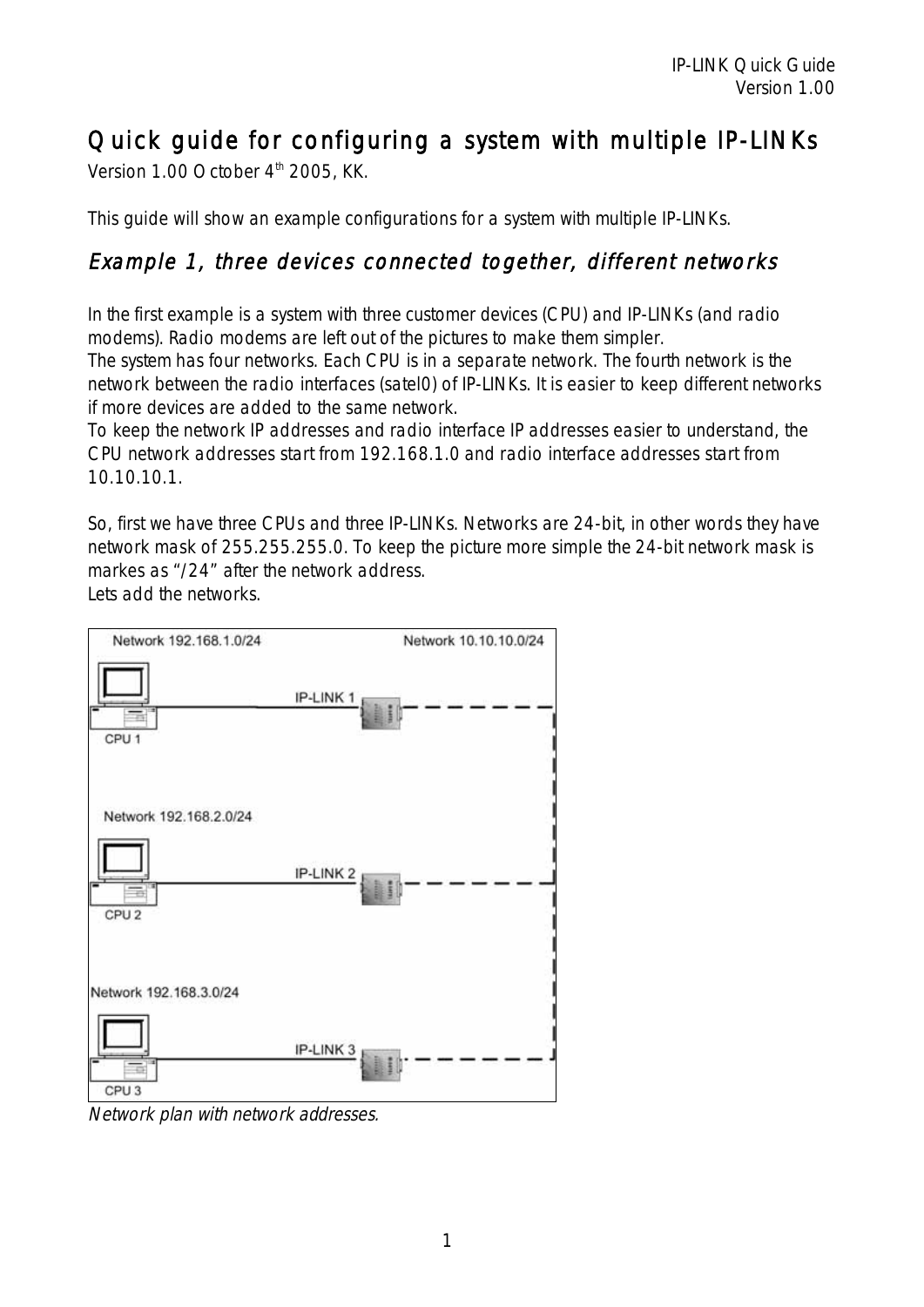The IP-LINK has only one physical Ethernet connector but the radio interface has an IP address. The radio network is shared with all the radio interfaces. So IP-LINK is connected to two different networks and therefore is a router.

Now we need to add interface IP addresses and masks. Routers are usually numbered from one, and user devices accordingly. Now we know the mask was 255.255.255.0 for every network so we can use that as a interface IP mask. Remember that the IP addresses must be unique.



Network plan with IP addresses added.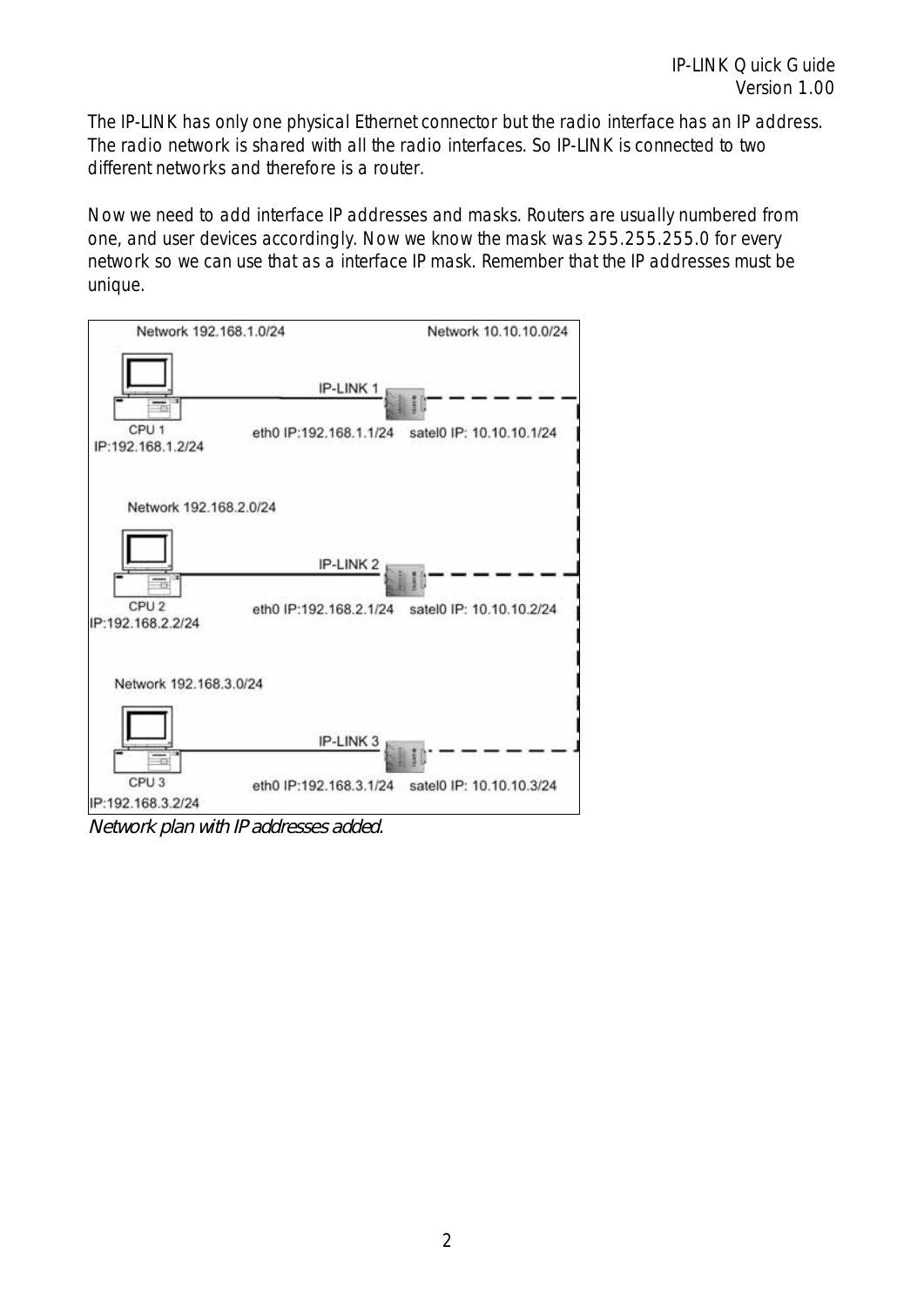Every device needs also a default gateway setting. The default gateway is used when the customer device wants to send a packet to a foreign network (a network where itself does not belong based in the IP address and mask). In IP-LINK the default gateway is used when there is no specific route to a destination network. The default gateway should be the next point where the traffic is routed onwards. The default gateways for CPUs in this case are naturally IP-LINKs. For IP-LINKs we set the gateway to be another IP-LINK. There is only one default gateway setting, so they do not look the same in all IP-LINKs. In this example we consider the CPU 1 to be more important than CPU 2 and CPU 3, therefore the default gateway in IP-LINK 1 is set to be CPU 1. By more important we mean that it may for example have the control software to control CPU 2 and CPU 3 or it may be the connection to the Internet.



Network plan with gateways added.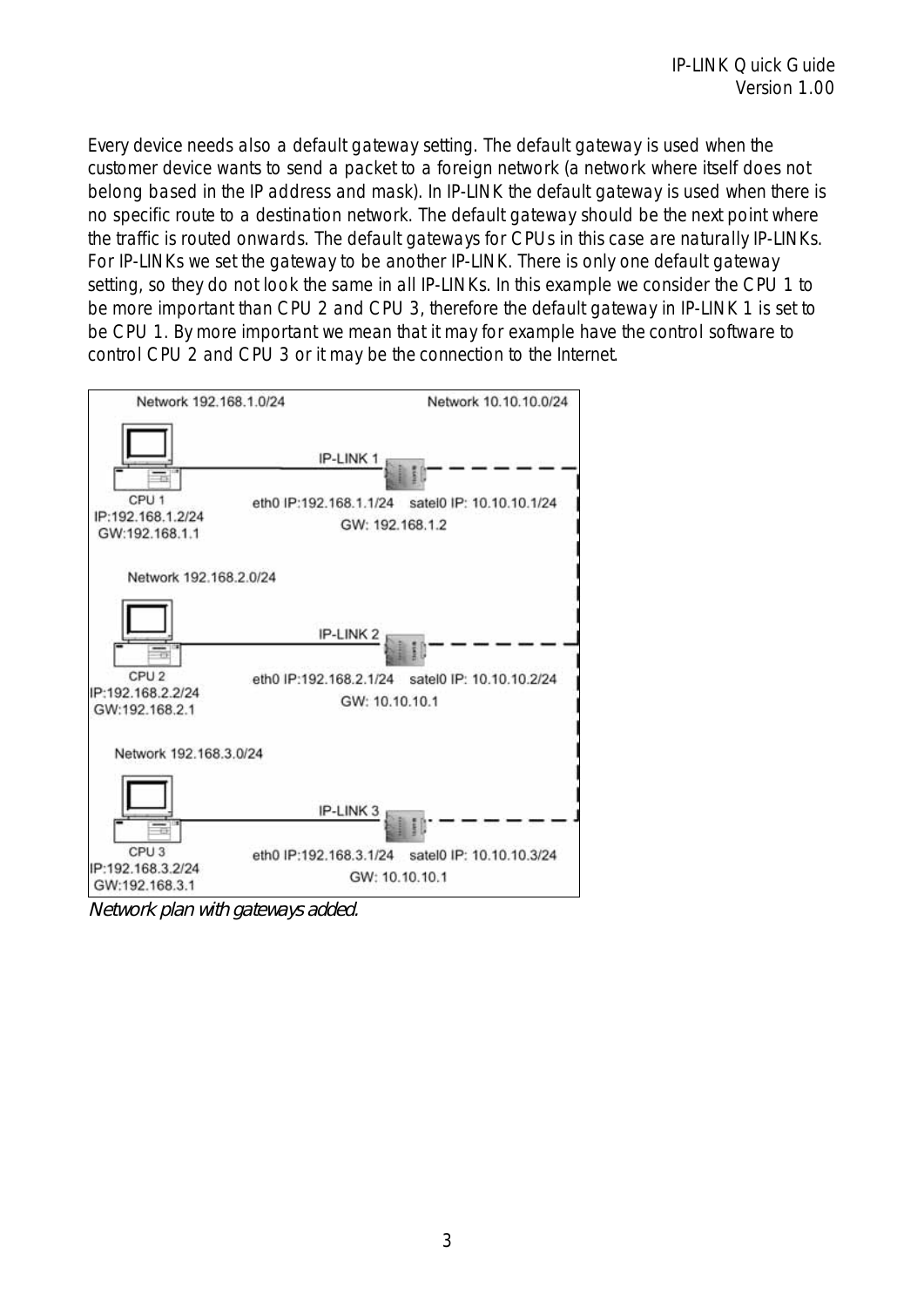IP-LINK has a routing table where it looks the information where to send packets. By default the IP-LINK routing table has the routes from the interface IP addresses. So with these interface IP settings the routing tables would look like this. The routing tables are simplified for the picture. In a routing table, the first column is the destination network or host, then a possible gateway for the route and last the interface where to send the packet. The "\*" means no gateway. (CPUs have routing tables too but there is no need to change them).



Network plan with the default routes from the IP-LINK interface addresses.

Notice that in this example the last zero is the *network* IP address (for example 192.168.1.0). The networks can end to any number, it is the combination of IP address and mask that make the network address. The eth0 and satel0 are the interfaces where to a packet is sent. With the default routes the packets would not get very far. We need to add some routes to the IP-LINKs. In routing design it is important to remember that both (or all) routers must have routes to both (or all) directions, after all TCP/IP is two-way communication.

The IP-LINKs need to know where the other networks are. They all have the radio interface in the same network but they do not know what other networks there are in the *Ethernet interfaces* behind the other radio interfaces.

So, the IP-LINK 1 needs to have routes to 192.168.2.0/24 and 192.168.3.0/24 networks. IP-LINK 2 needs the routes to 192.168.1.0/24 and 192.168.3.0/24 networks.

IP-LINK 3 needs the routes to 192.168.1.0/24 and 192.168.2.0/24 networks.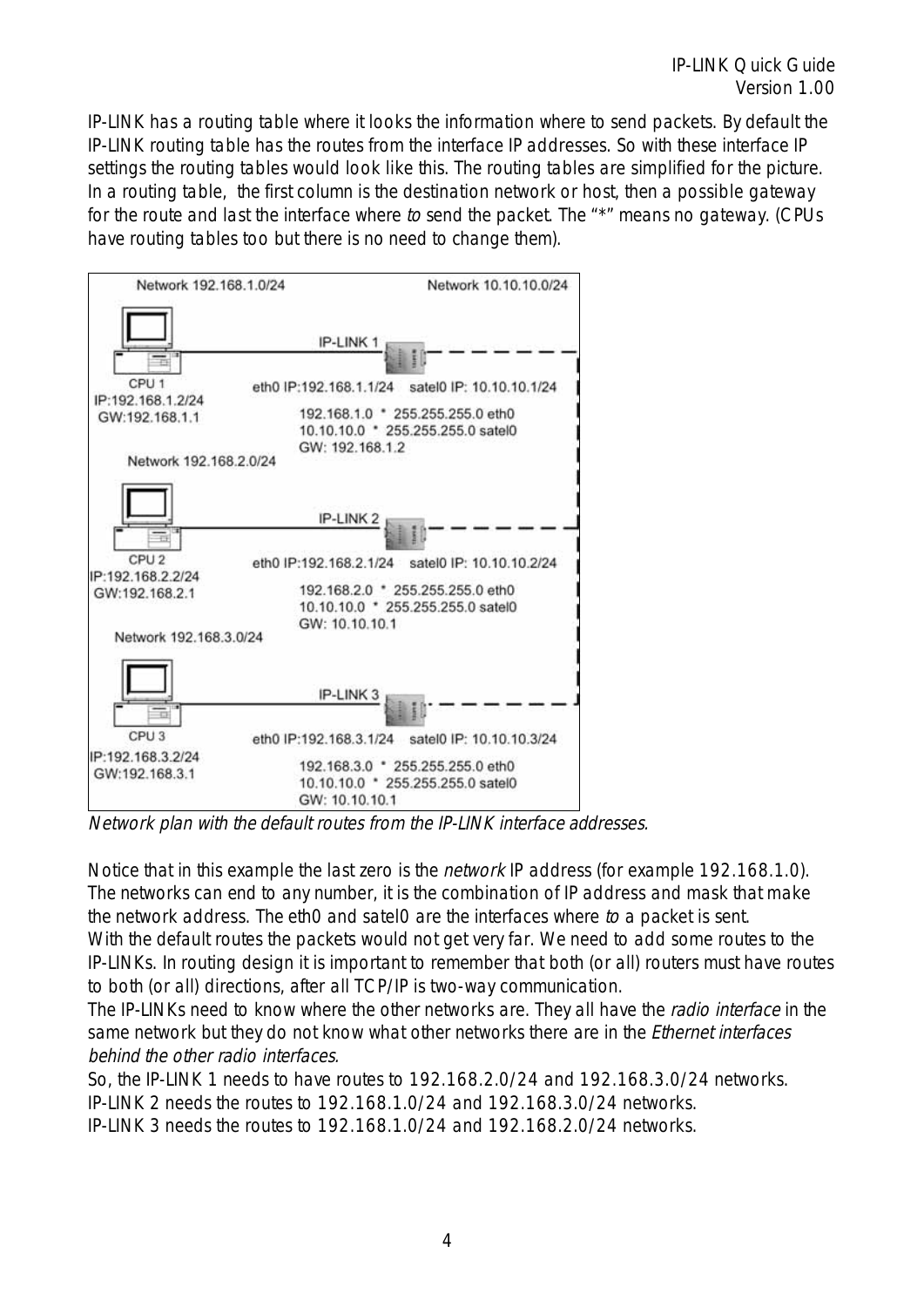(Technical detail: The routes are defined here with the route specific gateway. They could be without the route specific gateway, since IP-LINK radio interface has Proxy ARP. It is generally better to define the route with specific gateway to avoid unnecessary ARP traffic.)



Network plan with the added routes.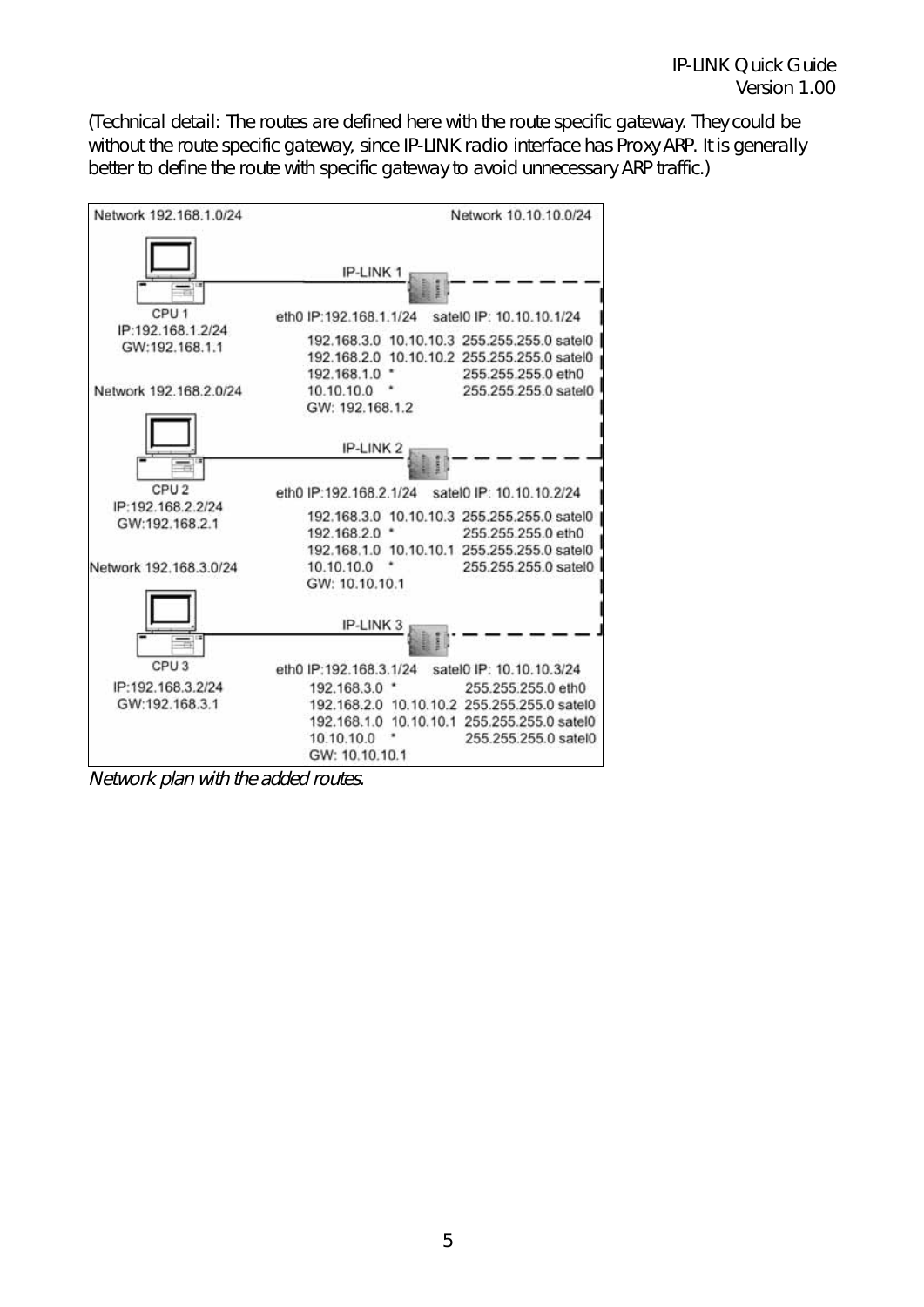Lets take a closer look for the routing table of IP-LINK 2. In the IP-LINK 2 it will look as this:

| Kernel IP routing table |            |               |    |                  |          |               |
|-------------------------|------------|---------------|----|------------------|----------|---------------|
| Destination             | Gateway    | Genmask       |    | Flags Metric Ref |          | Use Iface     |
| 192.168.3.0             | 10.10.10.3 | 255.255.255.0 |    |                  |          | $0$ satel $0$ |
| 192.168.2.0             | $\star$    | 255.255.255.0 |    | 0                |          | 0 eth0        |
| 192.168.1.0             | 10.10.10.1 | 255.255.255.0 |    | 0                |          | 0 satel0      |
| 10.10.10.0              | $\star$    | 255.255.255.0 |    |                  |          | $0$ satel $0$ |
| 127.0.0.0               | $\star$    | 255.0.0.0     |    | 0                | $\Omega$ | $0$ lo        |
| default                 | 10.10.10.1 | 0.0.0.0       | UG |                  |          | 0 satel0      |

IP-LINK 2 routing table.

This has some additional information to the network plan picture.

The "Destination" column this is where the packet is going. The last line "default" has an exception.

The "Gateway" column is the *route specific gateway* NOT the *default gateway* (GW in pictures). The "Genmask" column is the network mask for the destination address. Remember, destination (IP address) and mask (Genmask) together form the network address.

Columns "Flags", "Metric", "Ref" and "Use" can be omitted.

The column "Iface" is important. It is the interface where the packet is *sent to*.It does not matter for the routing table where the packet came, it got the packet and needs to know to which interface to send it.

The line "127.0.0.00" is the local loopback. If the Linux kernel wants to send a packet to itself it would use address 127.0.01. Based on the route, the packet is sent to "lo" (local) interface, which is a software interface, not physical interface.

The last "default" line is the *default gateway*. If the packet is going to a network, which is not in the routing table it is sent to the default gateway (which IP address is in the "Gateway" column). Notice the mask at the "Genmask" column, "0.0.0.0". This means that everything is accepted. On the last column is the interface satel0.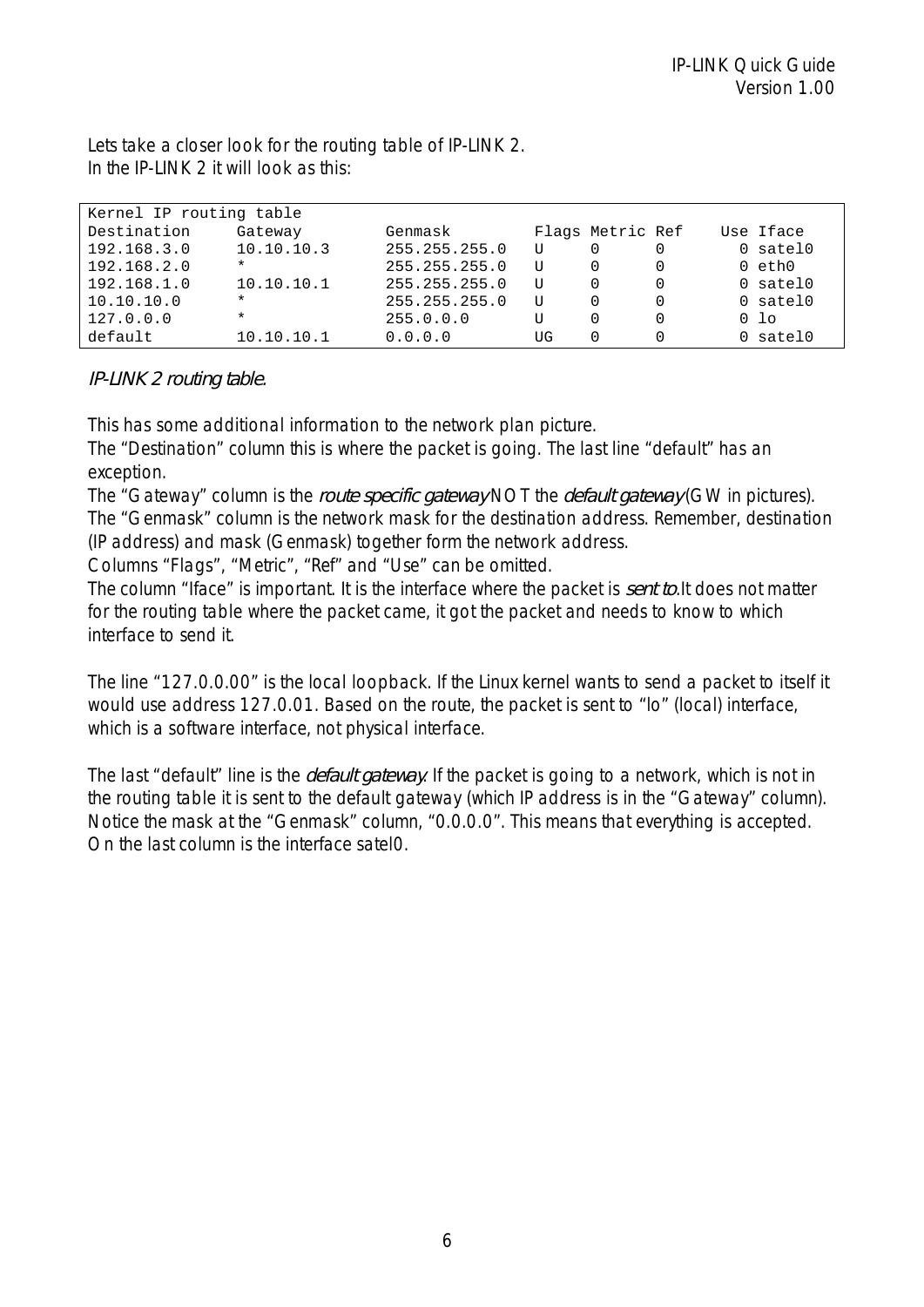Now lets make the changes to the IP-LINKs. Start with the IP-LINK 1. Power it up and log in to the menu. The booting takes about 45 seconds, There is two ways to get to the menu. The first option is to use a null-modem cable and a terminal program in PC. This is preferred if we need to change the radio modem settings later.



PC connected to IP-LINK for configuration. PC should have a terminal program (for example SaTerm or HyperTerminal).

(If you do not have null modem cable, you can use crossover Ethernet cable. These are marked usually with red ends. Open a Telnet connection to the IP-LINK, "telnet 192.168.0.1".)

And the default login is root.

The menu will look like this:

| IP-LINK login: root                |  |
|------------------------------------|--|
|                                    |  |
|                                    |  |
| Satel IP-LINK Configuration        |  |
|                                    |  |
| Ethernet Interface Settings<br>1)  |  |
| Radio Modem Serial Settings<br>2)  |  |
| Radio Interface Settings<br>3)     |  |
| 4)<br>Show All Current Interfaces  |  |
| 5)<br>Routes                       |  |
| 6)<br>ARP Cache                    |  |
| 7)<br>Firewall                     |  |
| 8)<br>Other Settings               |  |
| Domain Names<br>N)                 |  |
| T)<br>Tests                        |  |
| System information<br>A)           |  |
|                                    |  |
| Load Default Configuration<br>D)   |  |
| Stored Configurations<br>L)        |  |
| Apply Changes without Saving<br>R) |  |
| Save Changes<br>$E$ )              |  |
| X)<br>Logout                       |  |
| $\vert B \rangle$<br>Boot          |  |
|                                    |  |
| IP-LINK>                           |  |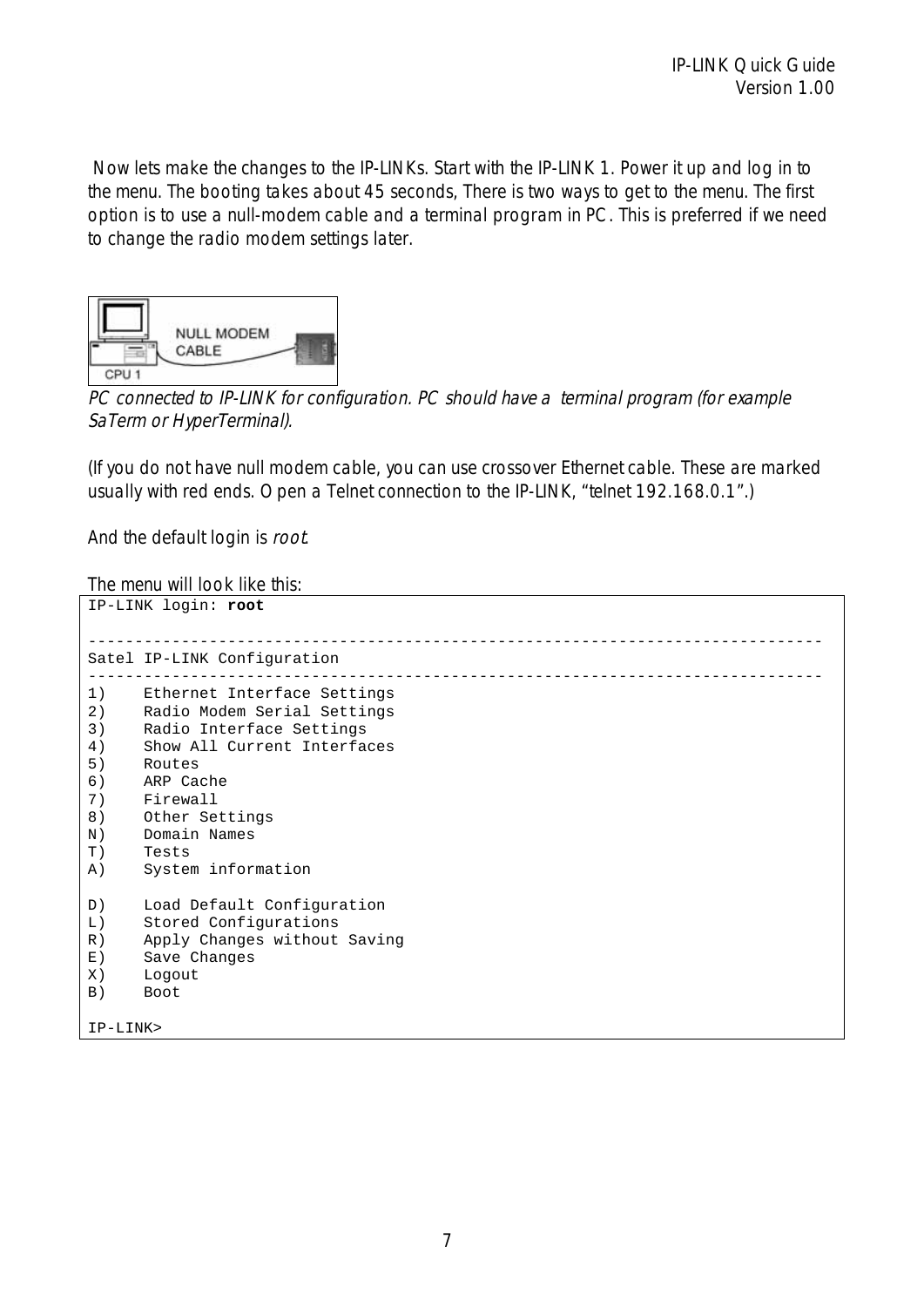Select "1)Ethernet Interface Settings" and we will see the following:

------------------------------------------------------------------------------- Ethernet Interface Settings 1) Ethernet IP Address 192.168.0.1 2) Ethernet Network Mask 255.255.255.0 3) Ethernet Broadcast Address 192.168.0.255 4) Maximum Packet Size (MTU) 1500 5) MAC Address 00:06:70:01:03:8A 6) Ethernet Proxy ARP ON 7) Show Statistics

These are the default settings. We need to change the IP address AND broadcast address. Make the changes as in the following picture:

|    | Ethernet Interface Settings |                   |
|----|-----------------------------|-------------------|
|    |                             |                   |
| 1) | Ethernet IP Address         | 192.168.1.1       |
| 2) | Ethernet Network Mask       | 255.255.255.0     |
| 3) | Ethernet Broadcast Address  | 192.168.1.255     |
| 4) | Maximum Packet Size (MTU)   | 1500              |
| 5) | MAC Address                 | 00:06:70:01:03:8A |
| 6) | Ethernet Proxy ARP          | ON                |
| 7) | Show Statistics             |                   |

Now go back to the main menu and select "3)Radio Interface Settings"

|                   | Radio Interface Settings     |               |
|-------------------|------------------------------|---------------|
|                   |                              |               |
| 1)                | Radio IP Address             | 10.10.10.1    |
| 2)                | Radio Network Mask           | 255.255.255.0 |
| 3)                | Radio Broadcast Address      | 10.10.10.255  |
| 4)                | Maximum Packet Size (MTU)    | 1500          |
| 5)                | Radio Proxy ARP              | ON            |
| 6)                | Min Time Between Packets     | 10            |
| 7)                | Max Random Factor for Time   | 4             |
| 8)                | Packet Retry Limit           | 500           |
| A)                | Use CD Signal for TX Control | ON            |
| $\vert B \rangle$ | Radio Network Compression    | ON/500/1.1    |
| $\mathcal{C}$ )   | Radio Network Encryption     | ON            |
| D)                | Show Statistics              |               |

The default Radio IP Address is correct for IP-LINK 1 so there is no need to change it.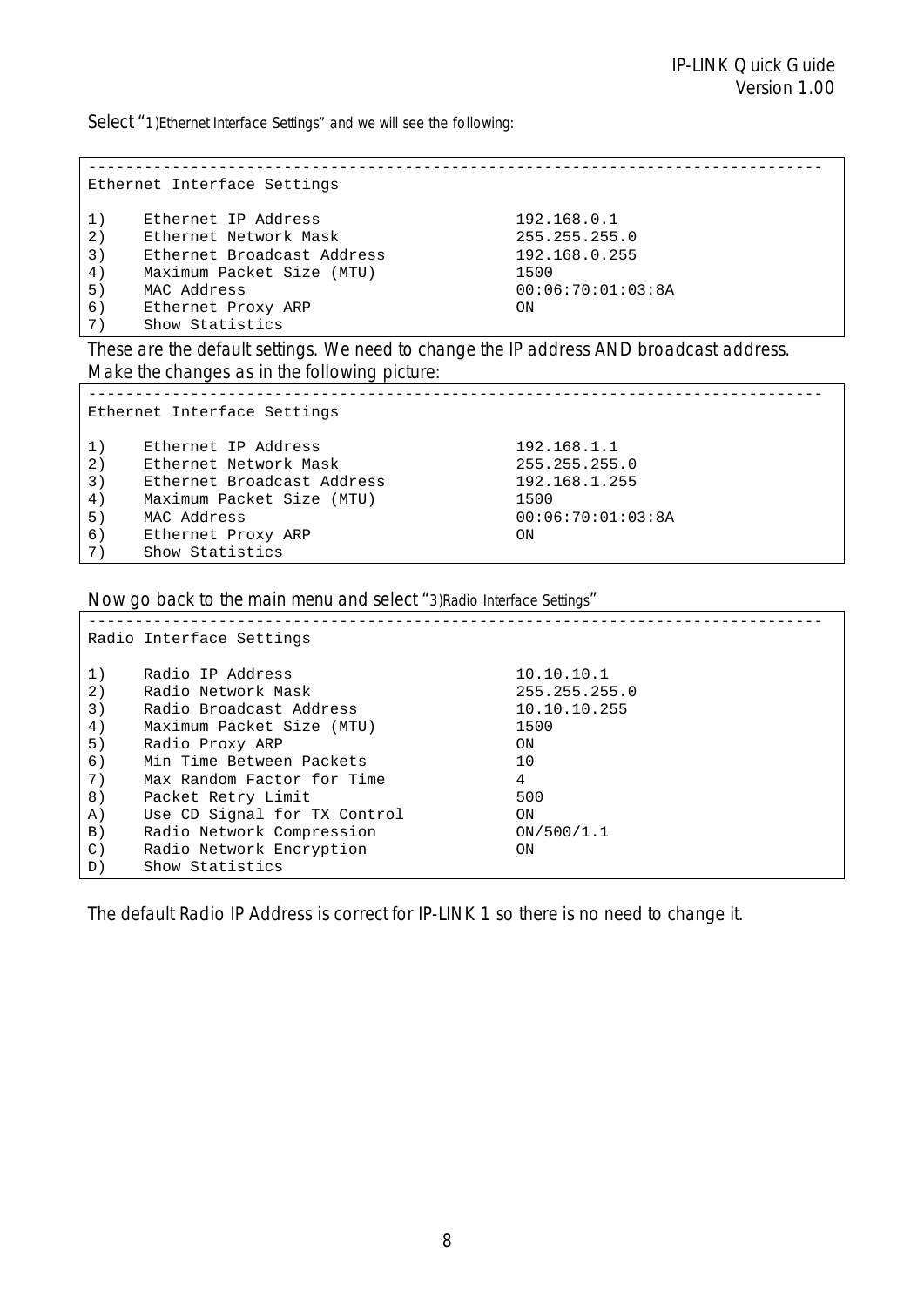Go back to the main menu and select "5) Routes".

Routes 1) Show All Routes<br>2) Show User Define 2) Show User Defined Routes<br>3) Edit or Delete User Defin 3) Edit or Delete User Defined Routes<br>4) Define a Route 4) Define a Route<br>5) Default Gatewa Default Gateway

Select "1)Show All Routes"

| Kernel IP routing table |               |               |    |                  |  |                 |
|-------------------------|---------------|---------------|----|------------------|--|-----------------|
| Destination             | Gateway       | Genmask       |    | Flags Metric Ref |  | Use Iface       |
| 192.168.0.0             | $\star$       | 255.255.255.0 |    |                  |  | $0$ eth $0$     |
| 10.10.10.0              | $\star$       | 255.255.255.0 |    |                  |  | $0$ satel $0$   |
| 127.0.0.0               | $\star$       | 255.0.0.0     |    |                  |  | 0 <sub>10</sub> |
| default                 | 192.168.0.254 | 0.0.0.0       | UG |                  |  | $0$ eth $0$     |

-------------------------------------------------------------------------------

These are the default settings.

We have changed the IP address settings but we did not yet apply them so they are not shown (and not in use).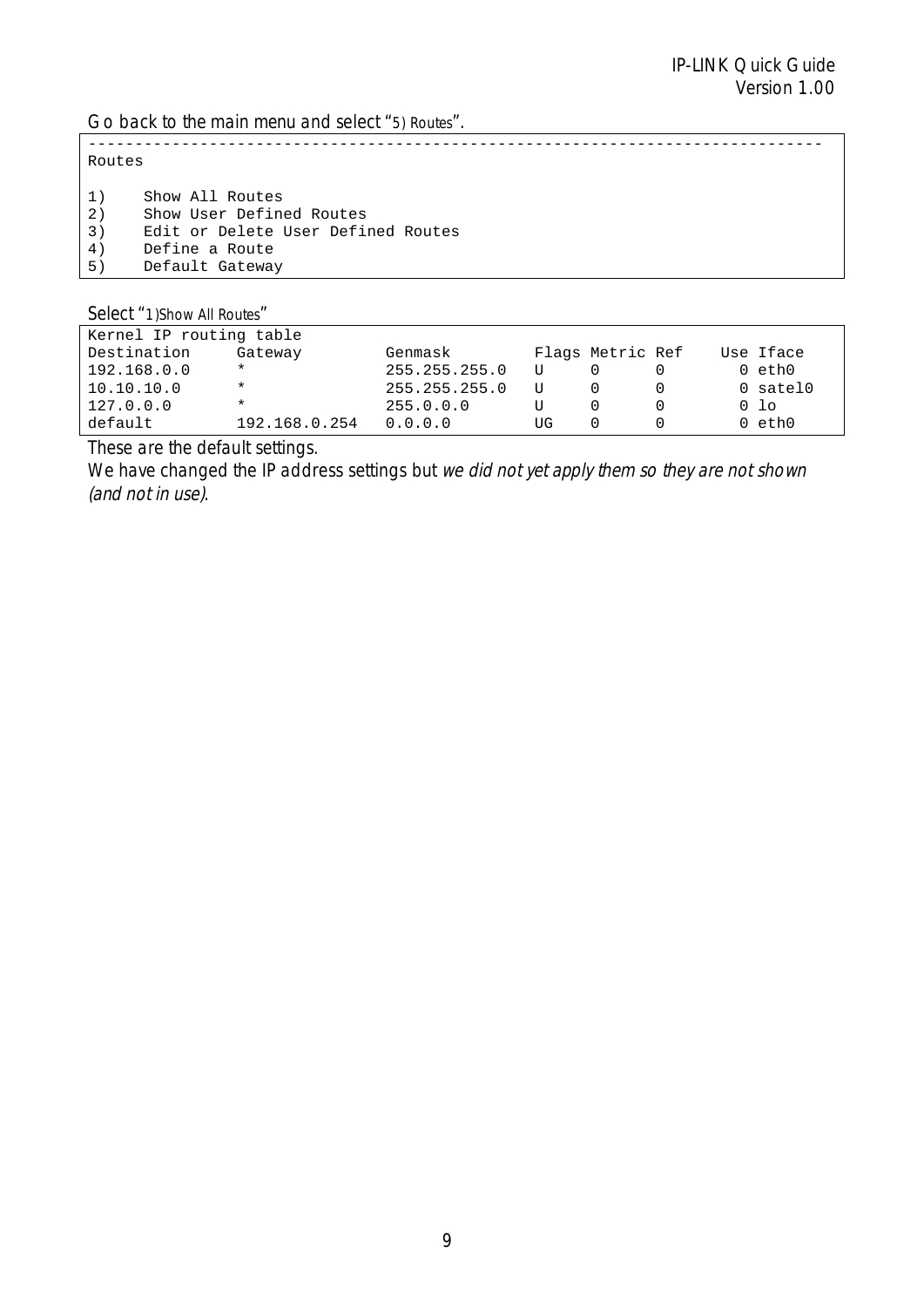Go back to the route menu and select "4)Define a Route".

First we add the route to the 192.168.2.1/24 network through the route specific gateway 10.10.10.2 (as in the picture).

```
Route Type: 
1) Route to a Single Host 
2) Route to a Network 
ESC) Back 
IP-LINK>2
Route Destination IP Address:192.168.2.0
Route Netmask (usually 255.255.255.0):255.255.255.0
Rejecting Route? (usually No): 
1) No, this route is a normal route 
2) Yes, this route is a rejecting route 
ESC) Back 
IP-LINK>1
Route Packets to Interface: 
1) Ethernet (eth0) 
2) Radio (satel0) 
ESC) Back 
IP-LINK>2
Route Specific Gateway. This is NOT the default gateway (press ENTER for 
none):10.10.10.2
------------------------------------------------------------------------------- 
Edit Route 
1) Route Number 3 
2) IP Address 192.168.2.0<br>3) Type Route to a l
3) Type Route to a Network<br>
4) Netmask Route 255.255.255.0
4) Netmask 255.255.255.0 
5) Reject? Refect? Refects Report No, this route is a normal route
6) Route to Interface Radio (satel0)<br>
Route Specific Gateway (10.10.10.2)
7) Route Specific Gateway
C) Check Route 
N) Next Route 
B) Previous Route 
R) Go to Route 
A) Create a New Route 
D) Delete Route
```
So now we have a route to the 192.168.2.0/24 network.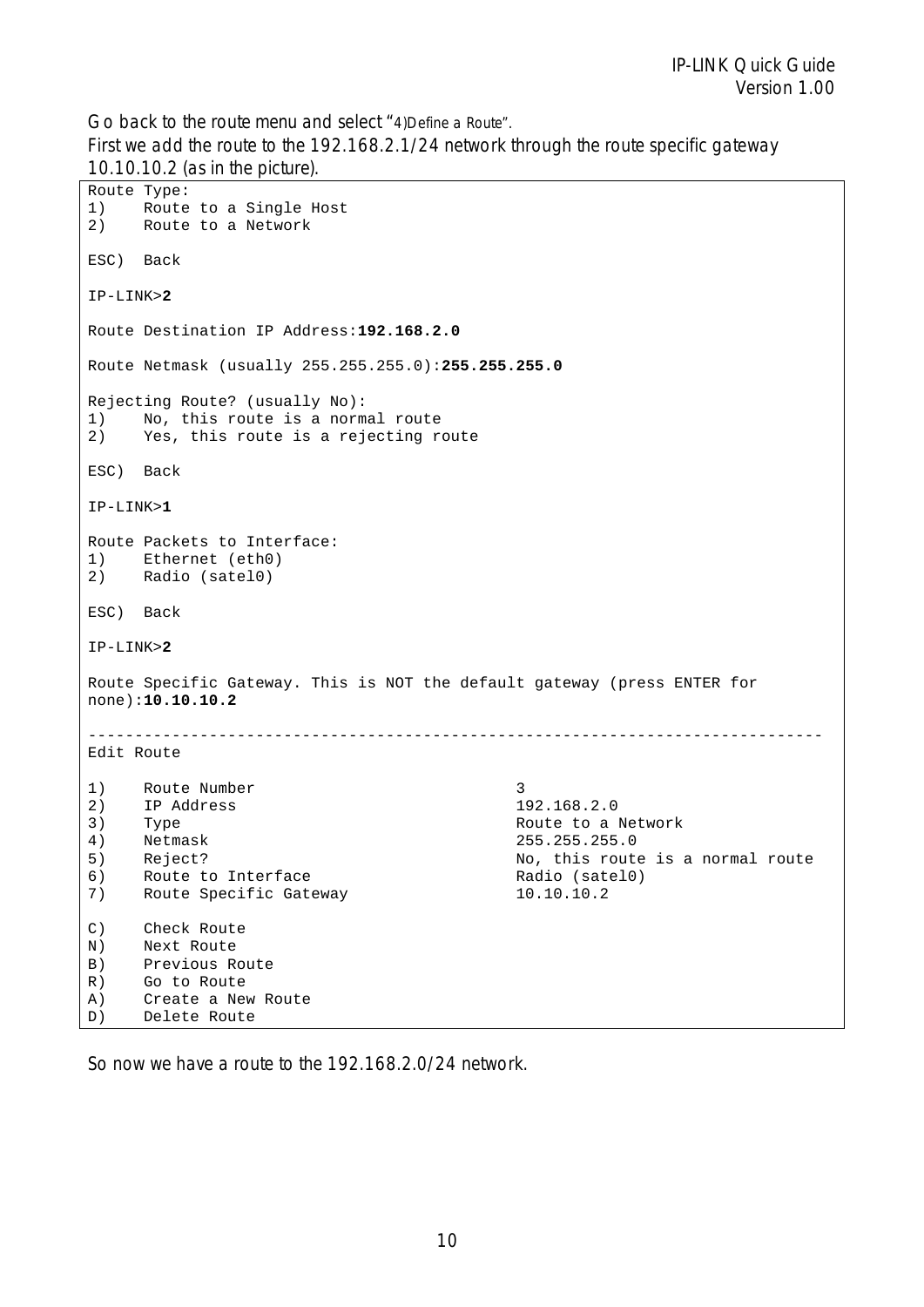We need to add also the route to 192.168.3.0.

Select "A)Create a New Route" . The adding is similar to the previous route.

```
Route Type: 
1) Route to a Single Host 
2) Route to a Network 
ESC) Back 
IP-LINK>2
Route Destination IP Address:192.168.3.0
Route Netmask (usually 255.255.255.0):255.255.255.0
Rejecting Route? (usually No): 
1) No, this route is a normal route 
2) Yes, this route is a rejecting route 
ESC) Back 
IP-LINK>1
Route Packets to Interface: 
1) Ethernet (eth0) 
2) Radio (satel0) 
ESC) Back 
IP-LINK>2
Route Specific Gateway. This is NOT the default gateway (press ENTER for 
none):10.10.10.3
 ------------------------------------------------------------------------------- 
Edit Route 
1) Route Number 4 
2) IP Address 192.168.3.0 
3) Type Route to a Network
4) Netmask 255.255.255.0 
5) Reject? Refect? Research Mo, this route is a normal route
6) Route to Interface Radio (satel0)
7) Route Specific Gateway 10.10.10.3 
C) Check Route 
N) Next Route 
B) Previous Route 
R) Go to Route 
A) Create a New Route 
D) Delete Route
```
Now we are almost ready.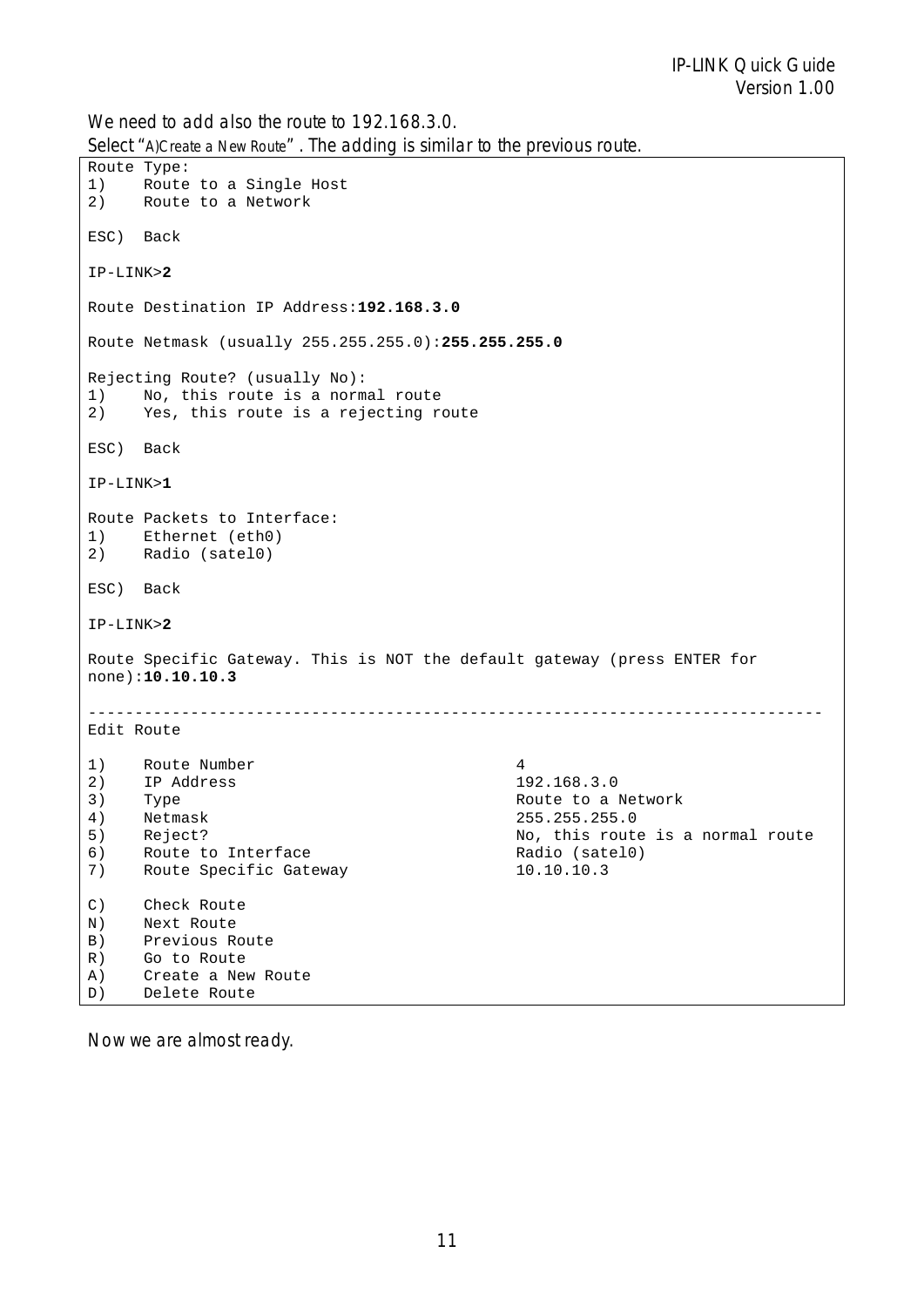We need only to change the default gateway. Go back to the route menu and select "5) Default Gateway"

#### ------------------------------------------------------------------------------- Default Gateway 1) Default Gateway 192.168.0.254 2) Interface Ethernet

These are the default settings.

Select 1 and change the default gateway address to 10.10.10.2. The interface needs not to be changed in this IP-LINK 1. The result must look as follows.

|    | Default Gateway |             |
|----|-----------------|-------------|
| 1) | Default Gateway | 192.168.1.2 |
| 2) | Interface       | Ethernet    |

Now we need to apply the changes. Go back to the main menu and select "R) Apply Changes without Saving".

The following text will come and the main menu comes back.

IP-LINK>r Resetting system..OK Initializing new settings.. Satel interface unregistered Starting Satel interface Starting Satel interface Satel interface registered Startup completed. OK

Now the changes have been applied but they are not saved yet. Select "E) save Changes " from the main menu and save the settings.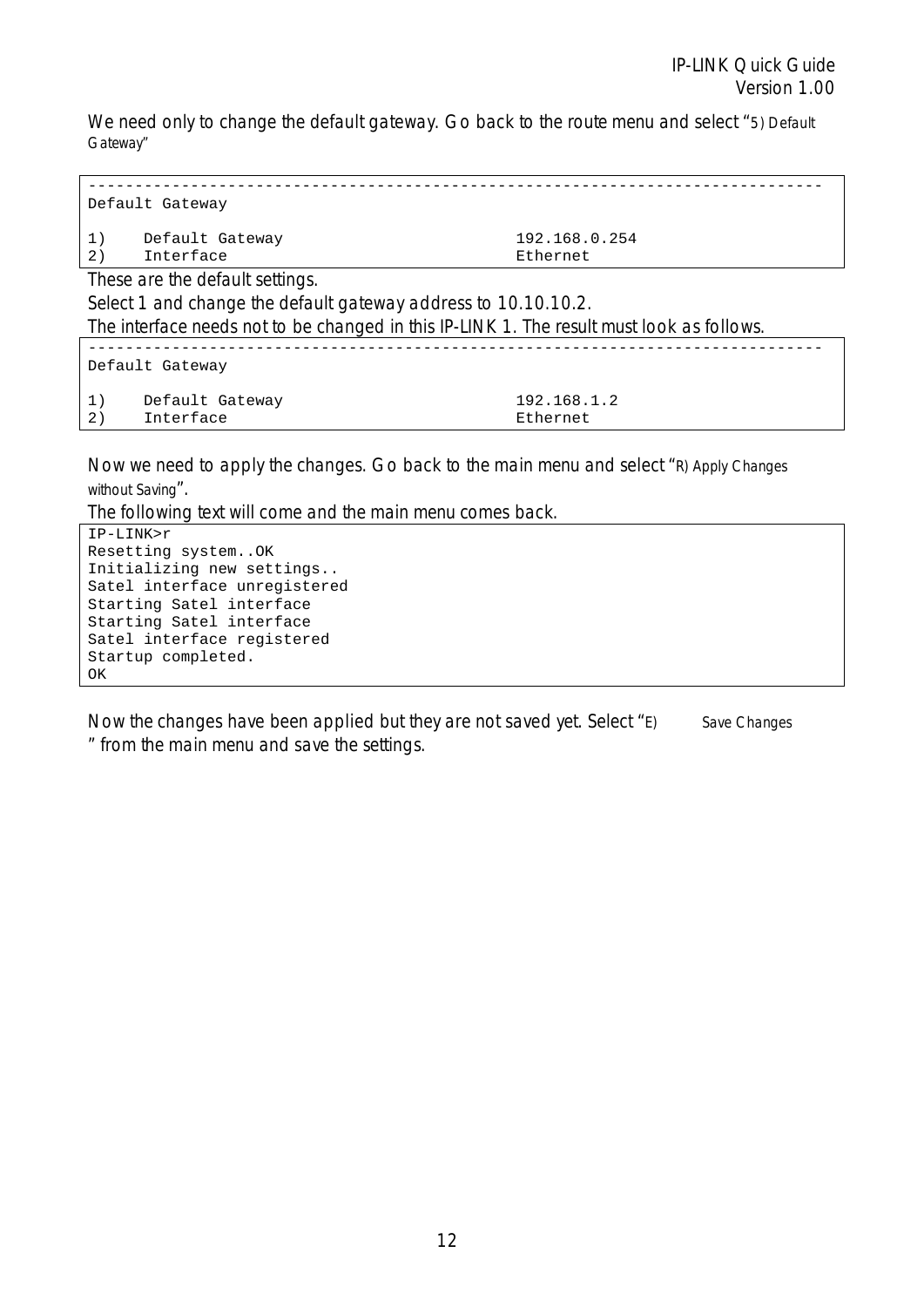Now we can take a look at the settings. Select "4)Show All Current Interfaces" from the main menu.

| eth0 ath | Interface Statistics:<br>Link encap:Ethernet HWaddr 00:06:70:01:03:8A<br>inet addr:192.168.1.1 Bcast:192.168.1.255 Mask:255.255.255.0<br>UP BROADCAST RUNNING MULTICAST MTU:1500 Metric:1<br>RX packets:0 errors:0 dropped:0 overruns:0 frame:0<br>TX packets:0 errors:0 dropped:0 overruns:0 carrier:0<br>collisions:0 txqueuelen:100<br>Base address: 0x840 |
|----------|---------------------------------------------------------------------------------------------------------------------------------------------------------------------------------------------------------------------------------------------------------------------------------------------------------------------------------------------------------------|
| $1\circ$ | Link encap:Local Loopback<br>inet addr:127.0.0.1 Mask:255.0.0.0<br>UP LOOPBACK RUNNING MTU:16436 Metric:1<br>RX packets:0 errors:0 dropped:0 overruns:0 frame:0<br>TX packets:0 errors:0 dropped:0 overruns:0 carrier:0<br>collisions:0 txqueuelen:0                                                                                                          |
| satelO   | Link encap:Ethernet HWaddr 00:06:70:01:03:8A<br>inet addr:10.10.10.1 Bcast:10.10.10.255 Mask:255.255.255.0<br>UP BROADCAST RUNNING MULTICAST MTU:1500 Metric:1<br>RX packets:0 errors:0 dropped:0 overruns:0 frame:0<br>TX packets:0 errors:0 dropped:0 overruns:0 carrier:0<br>collisions:0 txqueuelen:3                                                     |

IP addresses look all right. Go back to the main menu and select "5)Routes" and " 1)Show All Routes"

| Kernel IP routing table |             |               |    |                  |  |                 |
|-------------------------|-------------|---------------|----|------------------|--|-----------------|
| Destination             | Gateway     | Genmask       |    | Flags Metric Ref |  | Use Iface       |
| 192.168.3.0             | 10.10.10.3  | 255.255.255.0 | UG | 0                |  | $0$ satel $0$   |
| 192.168.2.0             | 10.10.10.2  | 255.255.255.0 | UG | 0                |  | $0$ satel $0$   |
| 192.168.1.0             | $\star$     | 255.255.255.0 |    | 0                |  | $0$ eth $0$     |
| 10.10.10.0              | $\star$     | 255.255.255.0 | U  | 0                |  | $0$ satel $0$   |
| 127.0.0.0               | $\star$     | 255.0.0.0     | U  | 0                |  | 0 <sub>10</sub> |
| default                 | 192.168.1.2 | 0.0.0.0       | UG | 0                |  | $0$ eth $0$     |

The routes are as we wanted them to be. Now go back to the main menu.

Set the IP settings to the CPU 1 as in the network plan.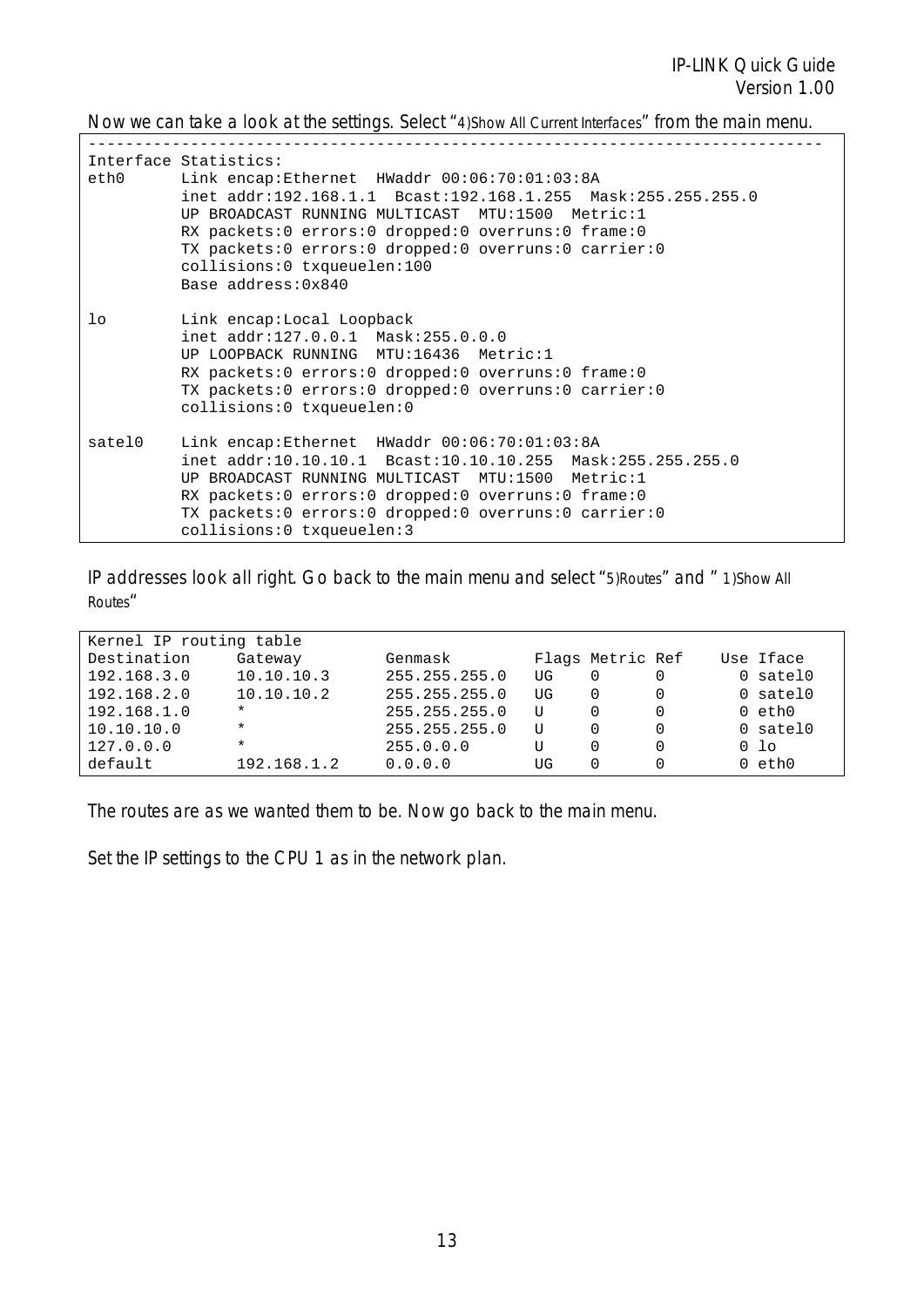

PC connected to IP-LINK with Ethernet crossover cable for data transfer.

Now we can test the connection between CPU 1 and IP-LINK 1. Connect a crossover Ethernet cable between the devices and try to Ping IP-LINK 1 from CPU 1.



Pinging IP-LINK 1 from CPU 1.

The communication between CPU 1 and IP-LINK 1 works. Now we have to change the settings to the IP-LINK 2 and CPU 2.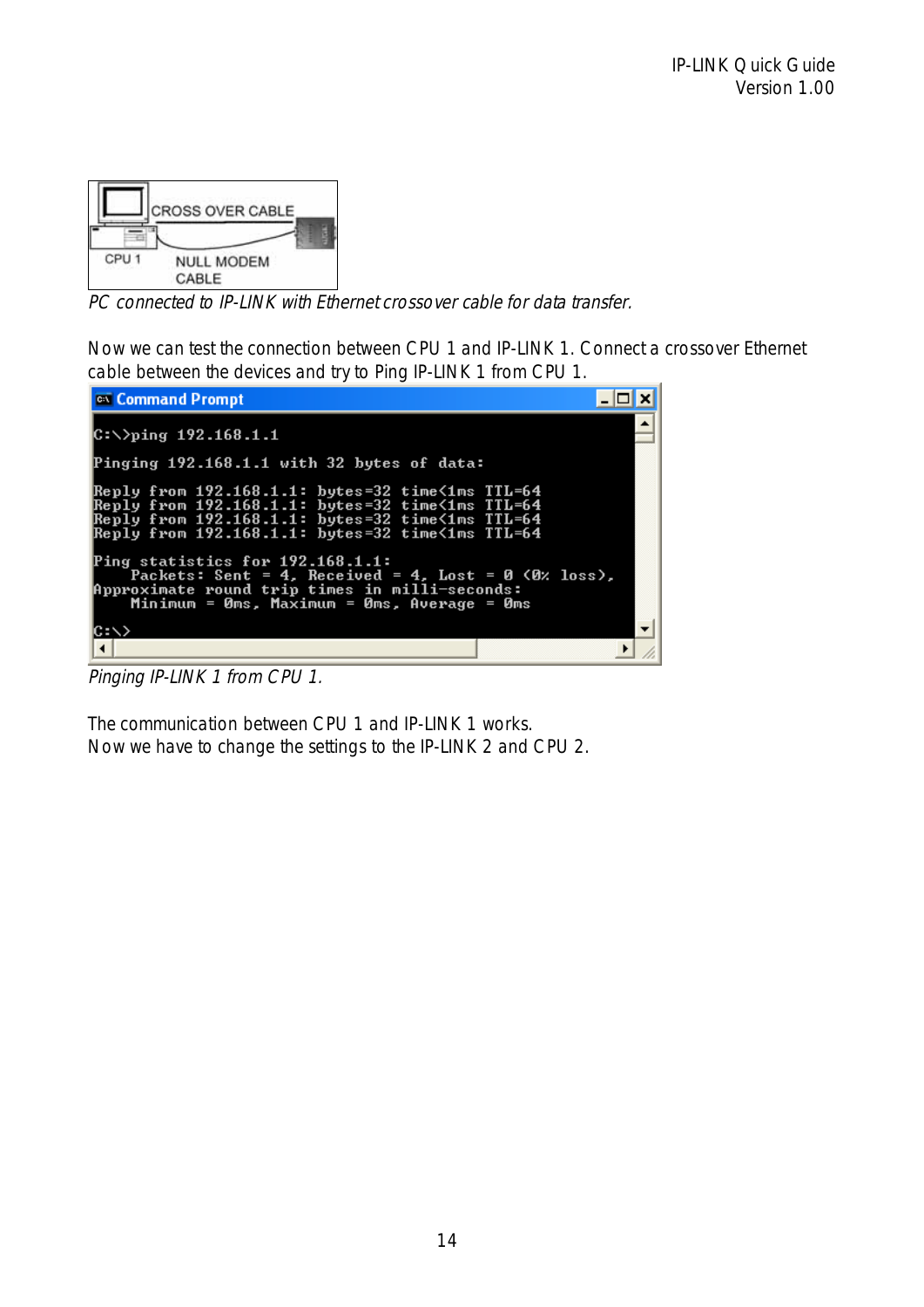The settings for IP-LINK 2 must look like this.

|        | Interface Statistics:                                                                                                                                                                                                                                                                                                                |
|--------|--------------------------------------------------------------------------------------------------------------------------------------------------------------------------------------------------------------------------------------------------------------------------------------------------------------------------------------|
| ethO   | Link encap:Ethernet HWaddr 00:06:70:01:03:8A<br>inet addr:192.168.2.1 Bcast:192.168.2.255 Mask:255.255.255.0<br>UP BROADCAST RUNNING MULTICAST MTU:1500 Metric:1<br>RX packets:0 errors:0 dropped:0 overruns:0 frame:0<br>TX packets:0 errors:0 dropped:0 overruns:0 carrier:0<br>collisions:0 txqueuelen:100<br>Base address: 0x840 |
| lo     | Link encap: Local Loopback<br>inet addr:127.0.0.1 Mask:255.0.0.0<br>UP LOOPBACK RUNNING MTU:16436 Metric:1<br>RX packets:0 errors:0 dropped:0 overruns:0 frame:0<br>TX packets:0 errors:0 dropped:0 overruns:0 carrier:0<br>collisions:0 txqueuelen:0                                                                                |
| satel0 | Link encap:Ethernet HWaddr 00:06:70:01:03:8A<br>inet addr:10.10.10.2 Bcast:10.10.10.255 Mask:255.255.255.0<br>UP BROADCAST RUNNING MULTICAST MTU:1500 Metric:1<br>RX packets:0 errors:0 dropped:0 overruns:0 frame:0<br>TX packets:0 errors:0 dropped:0 overruns:0 carrier:0<br>collisions:0 txqueuelen:3                            |

IP-LINK 2 IP settings, local loopback left out.

| Kernel IP routing table |            |               |    |                  |  |                 |
|-------------------------|------------|---------------|----|------------------|--|-----------------|
| Destination             | Gateway    | Genmask       |    | Flags Metric Ref |  | Use Iface       |
| 192.168.3.0             | 10.10.10.3 | 255.255.255.0 | UG |                  |  | 0 satel0        |
| 192.168.2.0             | $\star$    | 255.255.255.0 |    | 0                |  | $0$ eth $0$     |
| 192.168.1.0             | 10.10.10.1 | 255.255.255.0 | UG | 0                |  | $0$ satel $0$   |
| 10.10.10.0              | $\star$    | 255.255.255.0 |    | 0                |  | $0$ satel $0$   |
| 127.0.0.0               | $\star$    | 255.0.0.0     | U  | 0                |  | 0 <sub>10</sub> |
| default                 | 10.10.10.1 | 0.0.0.0       | UG |                  |  | $0$ satel $0$   |

IP-LINK 2 routing table.

Test the connection between CPU2 and IP-LINK 2 with Ping (from the CPU 2). Remember to change the IP settings to the CPU2

| ex Command Prompt                                                                                                                                                                                               |  |
|-----------------------------------------------------------------------------------------------------------------------------------------------------------------------------------------------------------------|--|
| C:\>ping 192.168.2.1                                                                                                                                                                                            |  |
| Pinging 192.168.2.1 with 32 bytes of data:                                                                                                                                                                      |  |
| Reply from 192.168.2.1: bytes=32 time<1ms TTL=64<br> Reply from 192.168.2.1: bytes=32 time<1ms TTL=64<br> Reply from 192.168.2.1: bytes=32 time<1ms TTL=64<br> Reply from 192.168.2.1: bytes=32 time<1ms TTL=64 |  |
| Ping statistics for 192.168.2.1:<br>Packets: Sent = 4, Received = 4, Lost = 0 $(0x \text{ loss})$ ,<br>Approximate round trip times in milli-seconds:<br>Minimum = 0ms, Maximum = 0ms, Average = 0ms            |  |
| C:\>                                                                                                                                                                                                            |  |

Pinging IP-LINK 2 from CPU 2.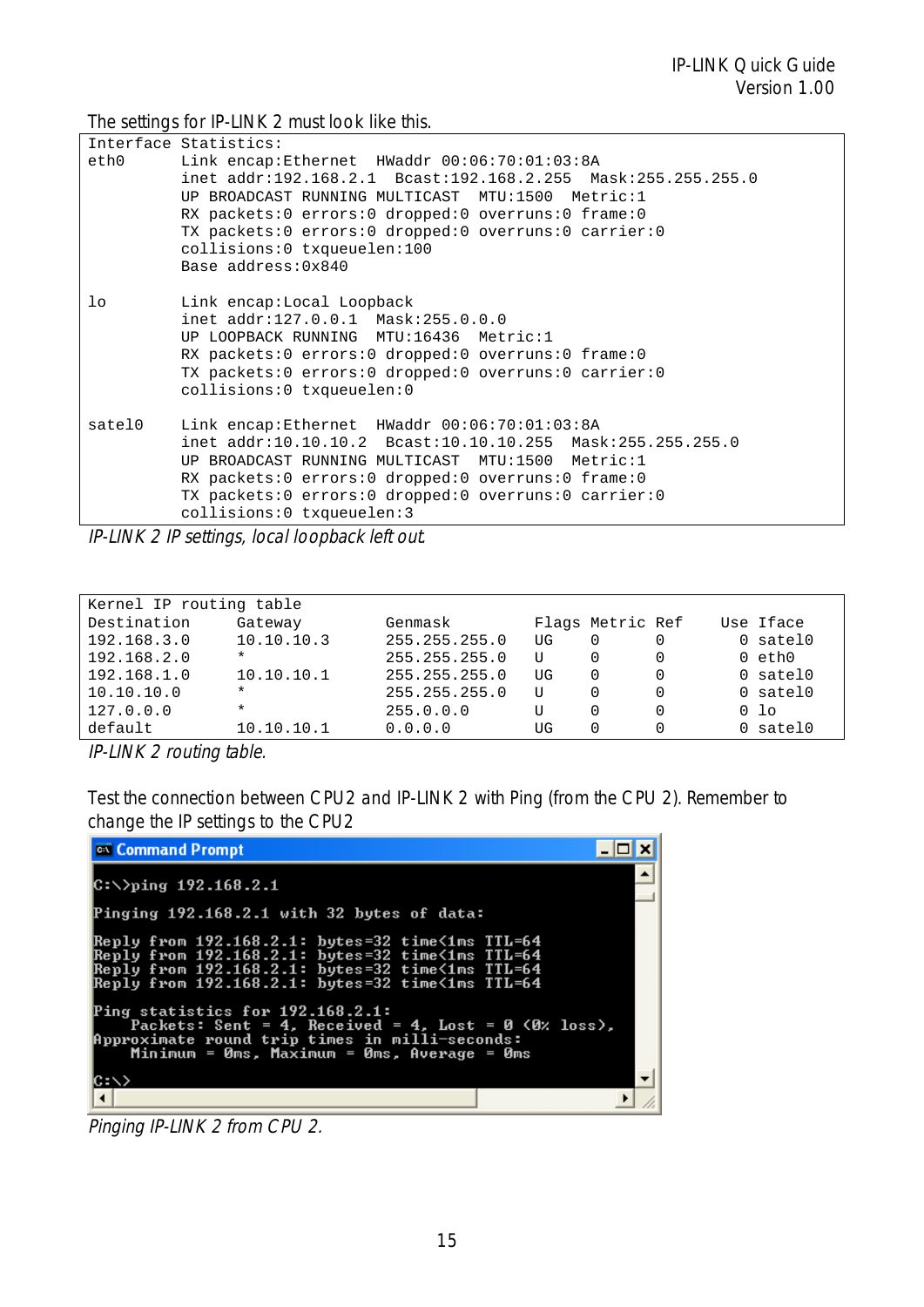Looks good again.

Now we can test the routing between IP-LINK 1 and IP-LINK 2.

If you have a IP-LINK test cable CRS-IPT, you can connect the IP-LINKs with it. CONNECT THE CABLE WITHOUT POWER.

If you do not have the test cable CRS-IPT connect the radio modems.

POWER OFF THE IP-LINKs and then connect the radio modems. You can connect the radio modems with 0,5m or 2m CRS-TSU cable.

POWER ON the IP-LINKs. It takes 45 seconds to boot and the radio modem is not powered until the IP-LINK booting has finished.



Radio modem connected to IP-LINK. DO NOT CONNECT THE RADIO MODEM WHEN THE IP-LINK IS POWERED.

To get to the radio modem menu you have to have a null-modem cable between the IP-LINK and the computer and switch the IP-LINK "Radio Modem Prog" switch. When this switch is in the "Prog" mode, the LEDs STATUS1 and STATUS2 are lit.

It is not possible to use Telnet for radio modem menu.

```
------------------------------------------------------------------------------- 
                         ***** SATELLINE-3AS 3069 ***** 
                          SW version 3.15 / HW TC4m 
------------------------------------------------------------------------------- 
Current settings 
---------------- 
1) Radio frequency 468.90000 MHz ( CF 468.20000 MHz, spacing 25 kHz ) 
2) Radio settings TX power 10 mW / Signal threshold -112 dBm / FCS OFF / 
                      TX start delay 0ms / Diversity RX OFF / EPIC PWRSave OFF 
3) Addressing RX address OFF / TX address OFF / 
                      RX address to RS port OFF / TX address autoswitch OFF 
4) Serial port 1 ON / 19200 bit/s / 8 bit data / None parity / 
                      1 stop bit 
5) Serial port 2 OFF / 9600 bit/s / 8 bit data / Even parity / 
                      1 stop bit ( RS-232 ) 
6) Handshaking CTS Clear to send / CD RSSI-threshold / 
                      RTS Ignored 
7) Additional setup Error correction OFF / Error check OFF / Repeater OFF / 
                      SL-commands OFF / Priority RX 
8) Routing OFF 
9) Tests OFF 
A) Restore factory settings 
E) EXIT and save settings 
Q) QUIT without saving
```
Here are an example settings for a radio modem. Following settings are important.

The frequency (in this case 468.9 MHz) must be the same in every radio modem.

The TX power is set to minimum for testing with short distances.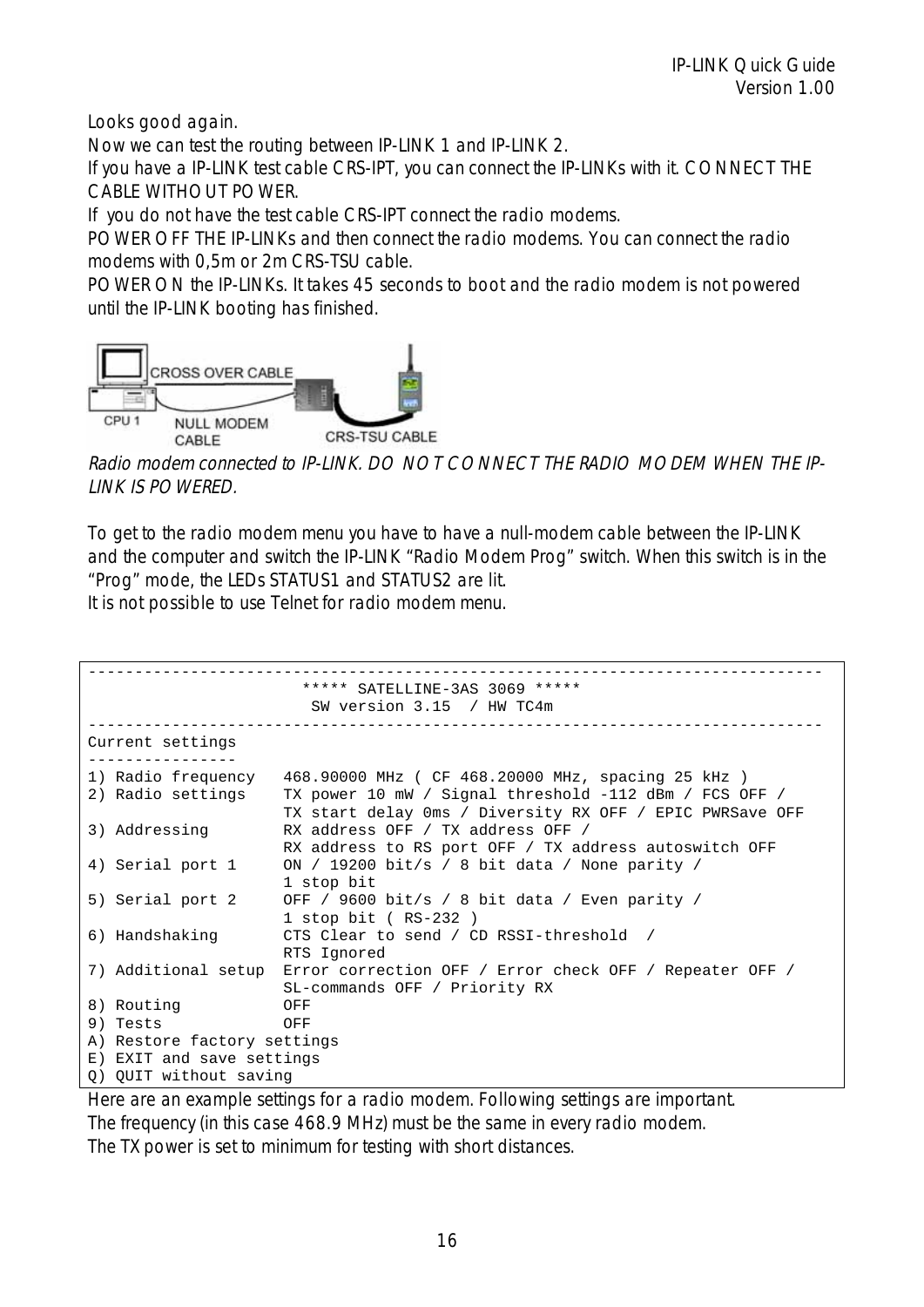In the addressing no addresses are used. The system is based only on the MAC and IP addresses in IP-LINKs.

Serial port settings must be the same in the IP-LINK and in the radio modem. In this case 19200, 8 bits, no parity, 1 stop bit. In IP-LINK these settings are in "2)Radio Modem Serial Settings".

The handshaking should be as in the picture.

In additional setup the "Priority RX" should be set.

Switch the IP-LINK "Radio Modem Prog" switch to "OFF" position.

Check the settings on the other radio modem too.

Now we can Ping over the radio modems.

Ping the IP-LINK 2 network interface(192.168.2.1) from the CPU 1.



Pinging IP-LINK 2 Ethernet interface from CPU 1.

The Ping works. Notice the delays. The first delay is longer due to the ARP query. The three last responses have a variable delay. This is due the random radio transmission protocol in IP-LINK.

Ping the CPU 2 network interface from the CPU 1.

| <b>ex Command Prompt</b>                                                                                                                                                                                                  |
|---------------------------------------------------------------------------------------------------------------------------------------------------------------------------------------------------------------------------|
| $ C:\rangle$ )ping 192.168.2.2                                                                                                                                                                                            |
| Pinging 192.168.2.2 with 32 bytes of data:                                                                                                                                                                                |
| Reply from 192.168.2.2: bytes=32 time=891ms TTL=126<br>Reply from 192.168.2.2: bytes=32 time=240ms TTL=126<br>Reply from 192.168.2.2: bytes=32 time=239ms TTL=126<br> Reply from 192.168.2.2: bytes=32 time=228ms TTL=126 |
| Ping statistics for 192.168.2.2:<br>Packets: Sent = 4. Received = 4. Lost = 0 $(0x \text{ loss})$ .<br>Approximate round trip times in milli-seconds:<br>Minimum = $228ms$ , Maximum = $891ms$ , Average = $399ms$        |
| IC:\>,                                                                                                                                                                                                                    |
|                                                                                                                                                                                                                           |

Pinging CPU 2 from CPU 1.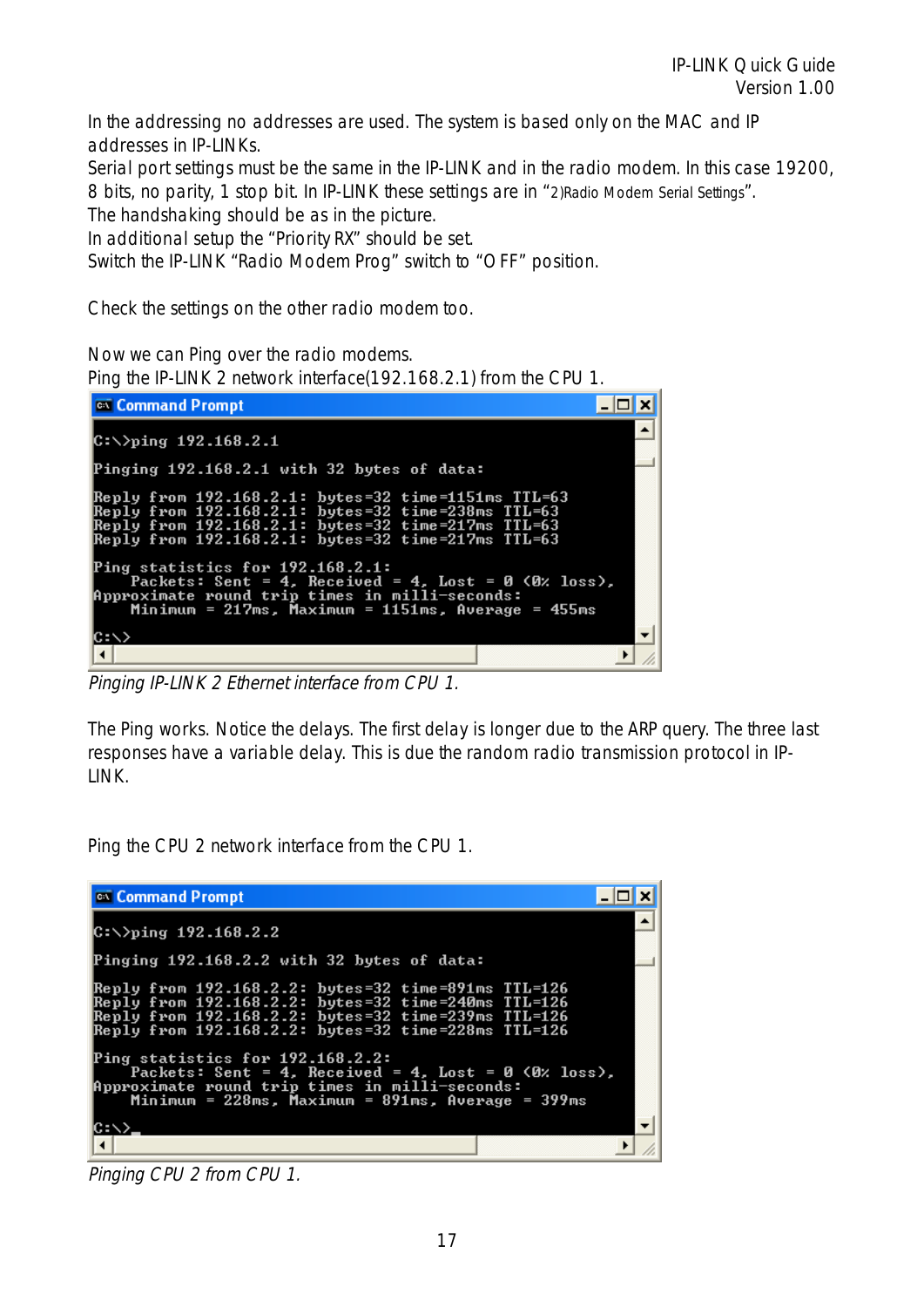This works great, too.

Now we have a two device system up and running. Now we need to add the third device to the system.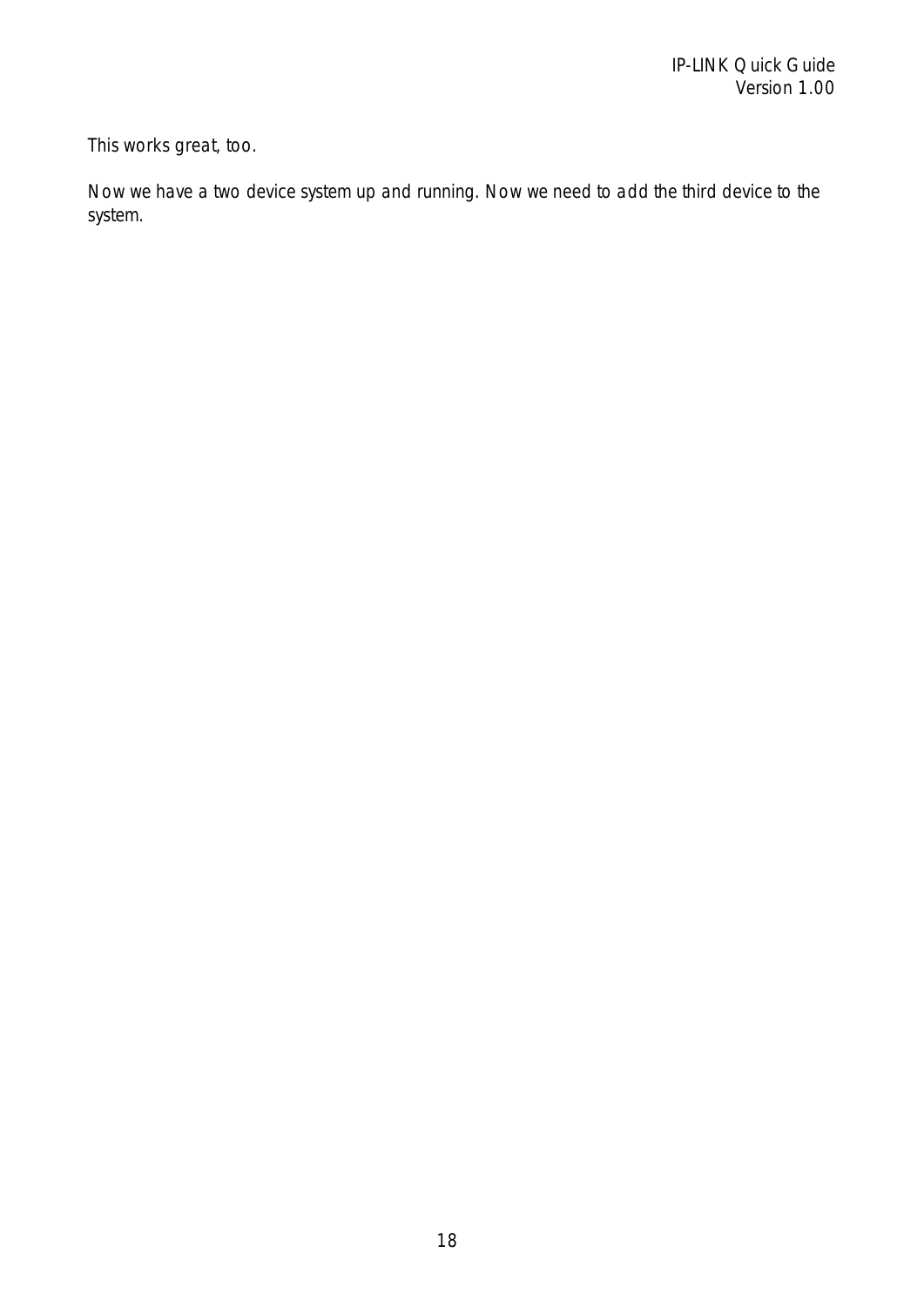The settings for the IP-LINK 3 should look like this:

|        | Interface Statistics:                                                                                                                                                                                                                                                                                                                  |
|--------|----------------------------------------------------------------------------------------------------------------------------------------------------------------------------------------------------------------------------------------------------------------------------------------------------------------------------------------|
| eth0   | Link encap:Ethernet HWaddr 00:06:70:01:03:8A<br>inet addr:192.168.3.1 Bcast:192.168.3.255 Mask:255.255.255.0<br>UP BROADCAST RUNNING MULTICAST MTU:1500 Metric:1<br>RX packets:0 errors:0 dropped:0 overruns:0 frame:0<br>TX packets:0 errors:0 dropped:0 overruns:0 carrier:0<br>collisions:0 txqueuelen:100<br>Base address: $0x840$ |
| lo     | Link encap:Local Loopback<br>inet addr:127.0.0.1 Mask:255.0.0.0<br>UP LOOPBACK RUNNING MTU:16436 Metric:1<br>RX packets:0 errors:0 dropped:0 overruns:0 frame:0<br>TX packets:0 errors:0 dropped:0 overruns:0 carrier:0<br>collisions:0 txqueuelen:0                                                                                   |
| satelO | Link encap:Ethernet HWaddr 00:06:70:01:03:8A<br>inet addr:10.10.10.3 Bcast:10.10.10.255 Mask:255.255.255.0<br>UP BROADCAST RUNNING MULTICAST MTU:1500 Metric:1<br>RX packets:0 errors:0 dropped:0 overruns:0 frame:0<br>TX packets:0 errors:0 dropped:0 overruns:0 carrier:0<br>collisions: 0 txqueuelen: 3                            |

IP-LINK 3 IP settings, local loopback left out.

| Kernel IP routing table |            |               |    |                  |  |                 |  |
|-------------------------|------------|---------------|----|------------------|--|-----------------|--|
| Destination             | Gateway    | Genmask       |    | Flags Metric Ref |  | Use Iface       |  |
| 192.168.3.0             | $\star$    | 255.255.255.0 | UG | 0                |  | $0$ eth $0$     |  |
| 192.168.2.0             | 10.10.10.2 | 255.255.255.0 |    | 0                |  | $0$ satel $0$   |  |
| 192.168.1.0             | 10.10.10.1 | 255.255.255.0 | UG | 0                |  | 0 satel0        |  |
| 10.10.10.0              | $\star$    | 255.255.255.0 |    | 0                |  | $0$ satel $0$   |  |
| 127.0.0.0               | $\star$    | 255.0.0.0     |    | 0                |  | 0 <sub>10</sub> |  |
| default                 | 10.10.10.1 | 0.0.0.0       | UG | 0                |  | $0$ satel $0$   |  |

IP-LINK 3 IP routing table.

Test the communication with Ping as with the previous devices.

If you Ping multiple devices at the same time there will be some packet loss due to the packet collisions in the air (radio transfer). Ping uses ICMP protocol, which does not have retransmissions. TCP protocol has retransmissions so the collisions are not a problem with TCP.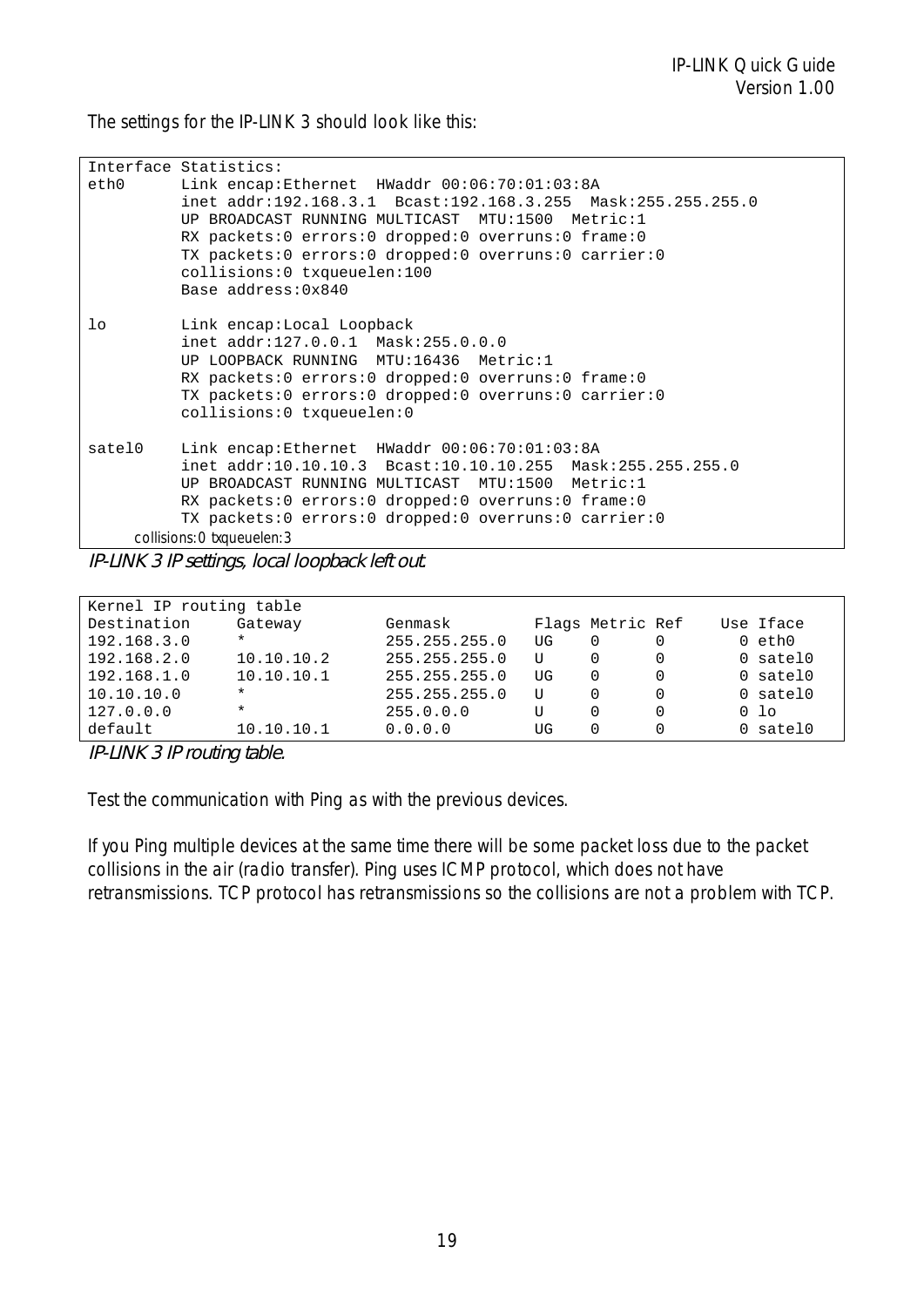### Example 2 Three devices connected together in the same network

If we have an existing network and cannot change the settings we must design n the routes little bit differently than in the example one. .

In this picture we have the original setup.



Now we need to add the IP-LINKs. We will add two wireless stations to the system.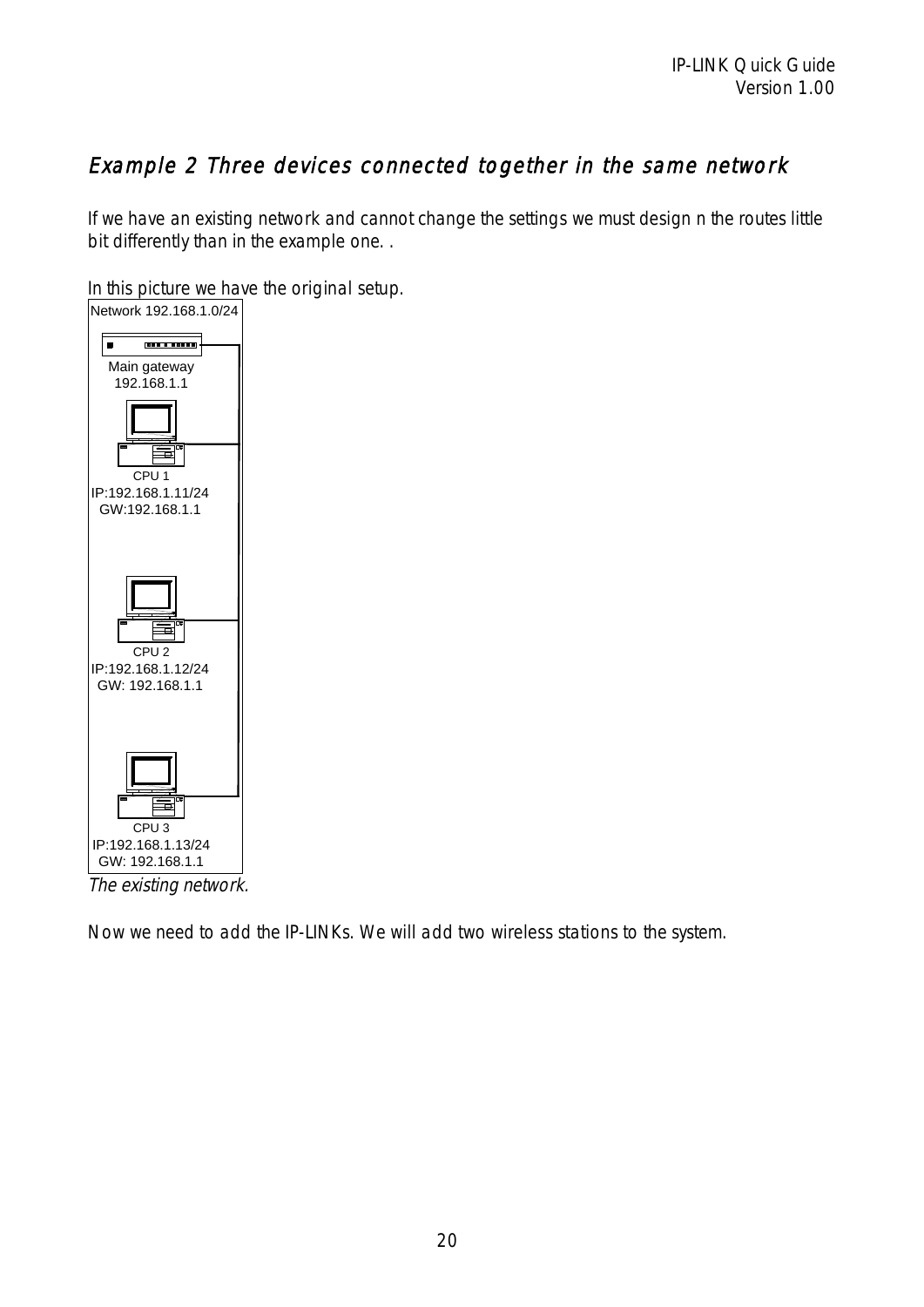

IP-LINKs added to the system with IP addresses and default routes.

In this picture the IP-LINK IP addresses have been applied and the default gateway has been set. No routes have been added, only the routes from the interface IP addresses are shown..

As we can now see every IP-LINK thinks that the 192.168.1.0/24 network is in the IP-LINK Ethernet interface. Therefore the packets from CPU 2 and CPU3 would not get very far. We need to add separate routes to other destinations.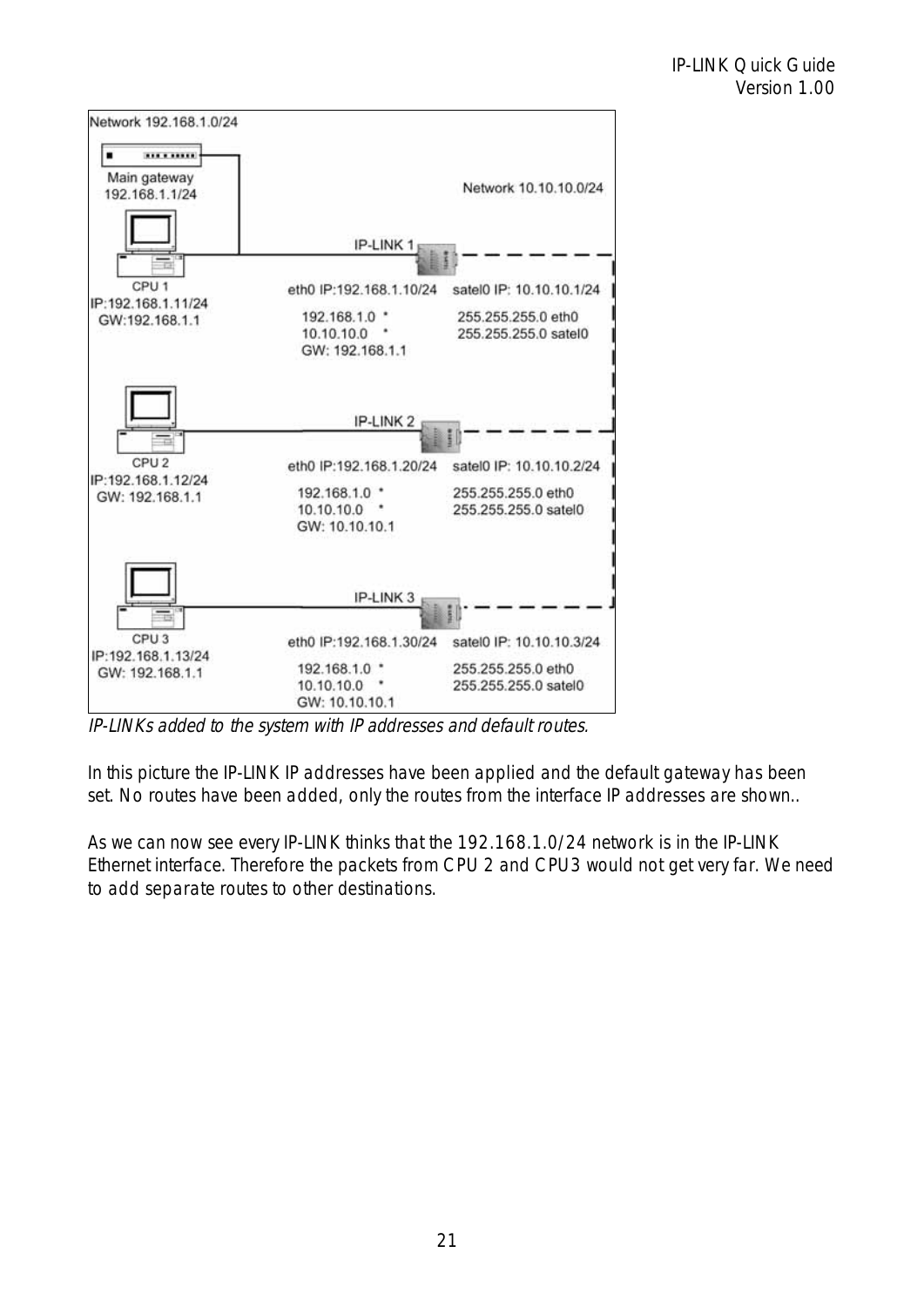

The network with routes added.

In this picture all the routes have been added.

Note that the IP-LINK 2 and IP-LINK 3 have a specific routes to 192.168.1.1 and 192.168.1.11. They do not need separate routes since they are in the Ethernet interface of IP-LINK 1. If the CPU 2 and CPU 3 need not to communicate, then the routes between them can be discarded.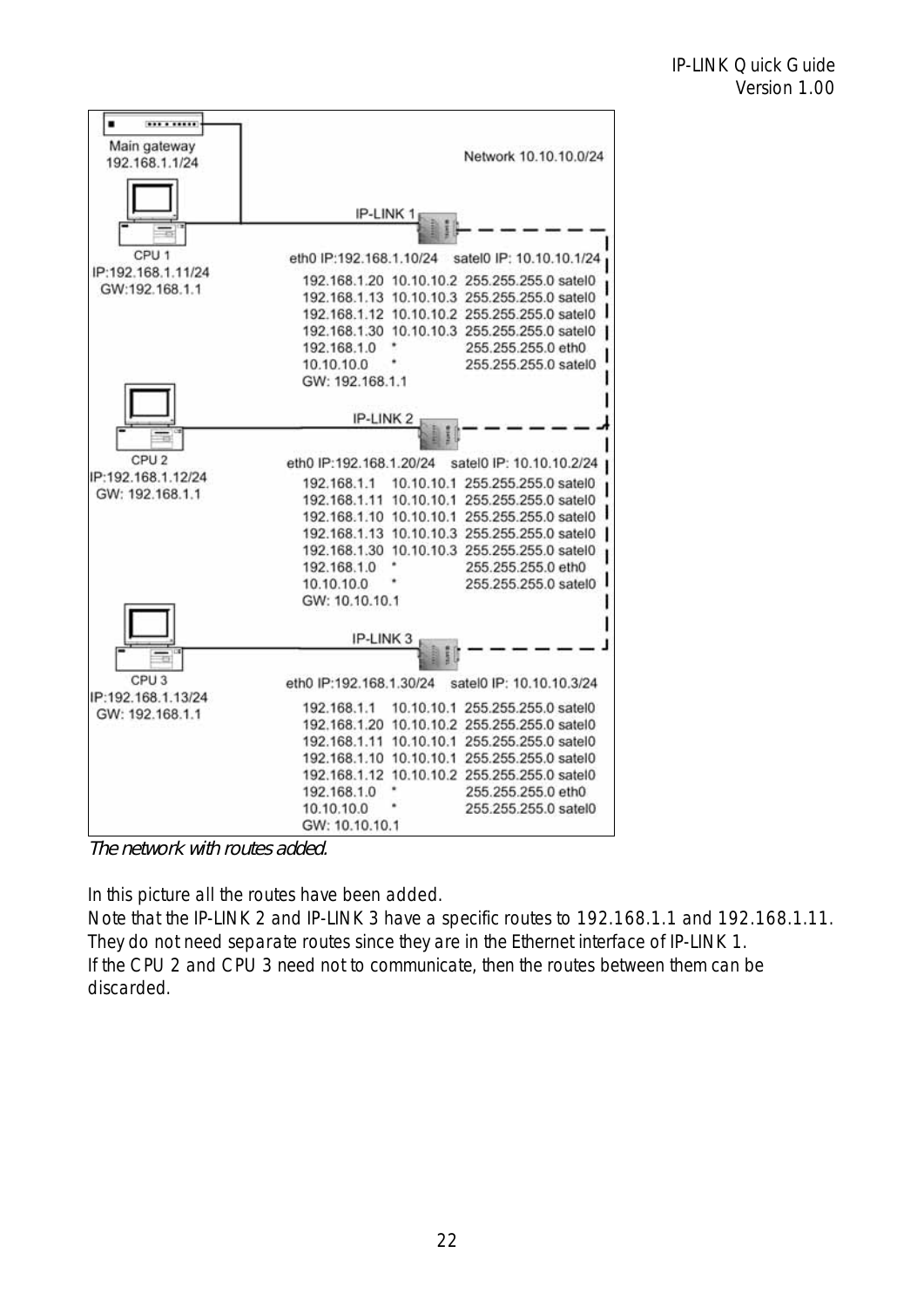This is how the settings look like in the IP-LINKs.

|        | Interface Statistics:                                           |
|--------|-----------------------------------------------------------------|
| eth0   | Link encap:Ethernet HWaddr 00:06:70:01:03:97                    |
|        | inet addr:192.168.1.10 Bcast:192.168.1.255 Mask:255.255.255.0   |
|        | UP BROADCAST RUNNING MULTICAST MTU:1500 Metric:1                |
|        | RX packets:5165 errors:0 dropped:0 overruns:0 frame:0           |
|        | TX packets:4760 errors:0 dropped:0 overruns:0 carrier:0         |
|        | collisions:0 txqueuelen:100                                     |
|        | Base address: 0x840                                             |
|        |                                                                 |
| satel0 | Link encap:Ethernet HWaddr 00:06:70:01:03:97                    |
|        | inet addr:10.10.10.1 Bcast:10.10.10.255 Mask:255.255.255.0      |
|        | UP BROADCAST RUNNING MULTICAST MTU:1500 Metric:1                |
|        | RX packets: 3751 errors: 39 dropped: 2113 overruns: 0 frame: 39 |
|        | TX packets: 4048 errors: 0 dropped: 0 overruns: 0 carrier: 0    |
|        | collisions:0 txqueuelen:3                                       |

IP-LINK 1 IP settings, local loopback left out.

| Kernel IP routing table |             |                     |    |                  |          |  |                 |
|-------------------------|-------------|---------------------|----|------------------|----------|--|-----------------|
| Destination             | Gateway     | Genmask             |    | Flags Metric Ref |          |  | Use Iface       |
| 192.168.1.20            | 10.10.10.2  | 255.255.255.255 UGH |    | 0                |          |  | 0 satel0        |
| 192.168.1.13            | 10.10.10.3  | 255.255.255.255 UGH |    | $\Omega$         |          |  | $0$ satel $0$   |
| 192.168.1.12            | 10.10.10.2  | 255.255.255.255 UGH |    | $\Omega$         |          |  | $0$ satel $0$   |
| 192.168.1.30            | 10.10.10.3  | 255.255.255.255 UGH |    | $\Omega$         | $\Omega$ |  | $0$ satel $0$   |
| 192.168.1.0             | $\star$     | 255.255.255.0       | U  |                  |          |  | $0$ eth $0$     |
| 10.10.10.0              | $\star$     | 255.255.255.0       | ŢŢ |                  |          |  | $0$ satel $0$   |
| 127.0.0.0               | $\star$     | 255.0.0.0           | U  |                  | $\Omega$ |  | 0 <sub>10</sub> |
| default                 | 192.168.1.1 | 0.0.0.0             | UG |                  |          |  | $0$ eth $0$     |

IP-LINK 1 routing table.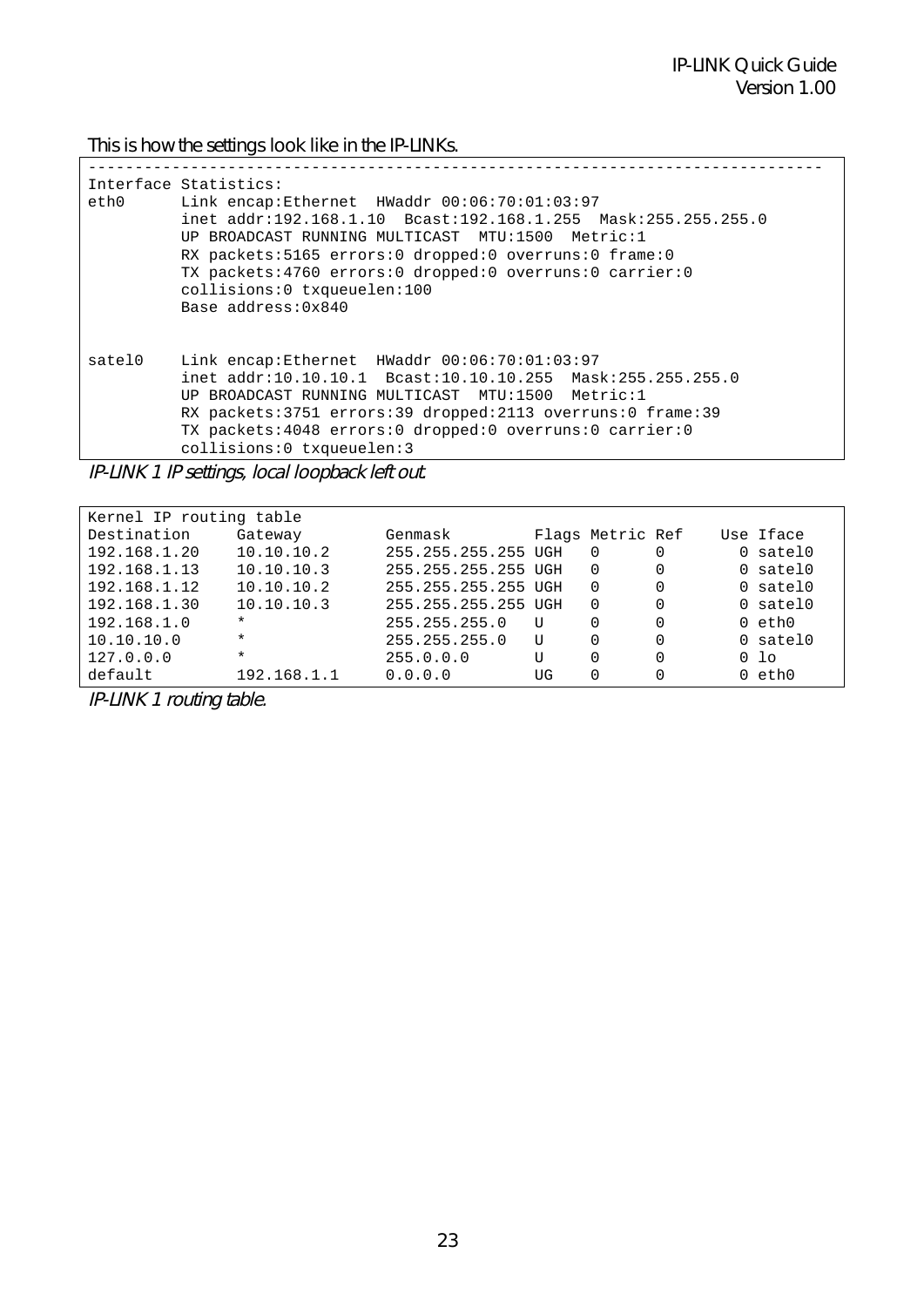|        | Interface Statistics:                                         |
|--------|---------------------------------------------------------------|
| eth0   | Link encap:Ethernet HWaddr 00:06:70:01:03:8A                  |
|        | inet addr:192.168.1.20 Bcast:192.168.1.255 Mask:255.255.255.0 |
|        | UP BROADCAST RUNNING MULTICAST MTU:1500 Metric:1              |
|        | RX packets:5055 errors:0 dropped:0 overruns:0 frame:0         |
|        | TX packets:4820 errors:0 dropped:0 overruns:0 carrier:0       |
|        | collisions:0 txqueuelen:100                                   |
|        | Base address: 0x840                                           |
| satel0 | Link encap:Ethernet HWaddr 00:06:70:01:03:8A                  |
|        | inet addr:10.10.10.2 Bcast:10.10.10.255 Mask:255.255.255.0    |
|        | UP BROADCAST RUNNING MULTICAST MTU:1500 Metric:1              |
|        | RX packets:3914 errors:64 dropped:3165 overruns:0 frame:64    |
|        | TX packets:3891 errors:0 dropped:0 overruns:0 carrier:0       |
|        | collisions:0 txqueuelen:3                                     |

IP-LINK 2 IP settings, local loopback left out.

| Kernel IP routing table |            |                     |    |                  |  |                 |
|-------------------------|------------|---------------------|----|------------------|--|-----------------|
| Destination             | Gateway    | Genmask             |    | Flags Metric Ref |  | Use Iface       |
| 192.168.1.1             | 10.10.10.1 | 255.255.255.255 UGH |    | 0                |  | $0$ satel $0$   |
| 192.168.1.11            | 10.10.10.1 | 255.255.255.255 UGH |    | 0                |  | $0$ satel $0$   |
| 192.168.1.10            | 10.10.10.1 | 255.255.255.255 UGH |    | 0                |  | 0 satel0        |
| 192.168.1.13            | 10.10.10.3 | 255.255.255.255 UGH |    | 0                |  | $0$ satel $0$   |
| 192.168.1.30            | 10.10.10.3 | 255.255.255.255 UGH |    | 0                |  | $0$ satel $0$   |
| 192.168.1.0             | $\star$    | 255.255.255.0       | ŢJ | 0                |  | $0$ eth $0$     |
| 10.10.10.0              | $\star$    | 255.255.255.0       | ŢŢ | 0                |  | $0$ satel $0$   |
| 127.0.0.0               | $\star$    | 255.0.0.0           | U  | 0                |  | 0 <sub>10</sub> |
| default                 | 10.10.10.1 | 0.0.0.0             | UG | 0                |  | $0$ satel $0$   |

IP-LINK 2 routing table.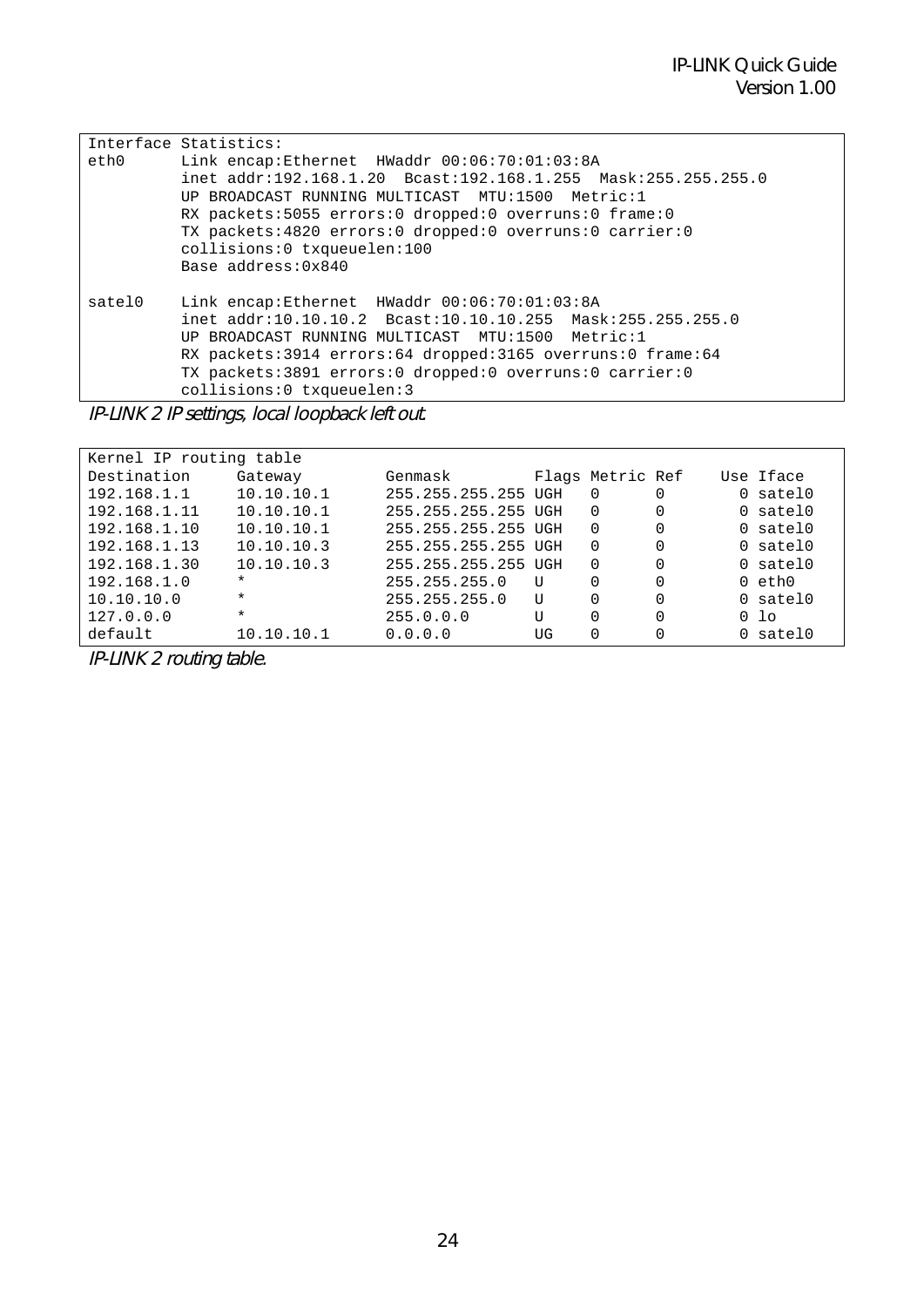|        | Interface Statistics:                                         |
|--------|---------------------------------------------------------------|
| eth0   | Link encap:Ethernet HWaddr 00:06:70:01:03:7F                  |
|        | inet addr:192.168.1.30 Bcast:192.168.1.255 Mask:255.255.255.0 |
|        | UP BROADCAST RUNNING MULTICAST MTU:1500 Metric:1              |
|        | RX packets:3485 errors:0 dropped:0 overruns:0 frame:0         |
|        | TX packets:2470 errors:0 dropped:0 overruns:0 carrier:0       |
|        | collisions:0 txqueuelen:100                                   |
|        | Base address: $0x840$                                         |
| satel0 | Link encap:Ethernet HWaddr 00:06:70:01:03:7F                  |
|        | inet addr:10.10.10.3 Bcast:10.10.10.255 Mask:255.255.255.0    |
|        | UP BROADCAST RUNNING MULTICAST MTU:1500 Metric:1              |
|        | RX packets:3260 errors:11 dropped:5057 overruns:0 frame:11    |
|        | TX packets:3251 errors:0 dropped:0 overruns:0 carrier:0       |
|        | collisions: 0 txqueuelen: 3                                   |

IP-LINK 3 IP settings, local loopback left out.

| Kernel IP routing table |            |                     |    |                  |          |                 |
|-------------------------|------------|---------------------|----|------------------|----------|-----------------|
| Destination             | Gateway    | Genmask             |    | Flags Metric Ref |          | Use Iface       |
| 192.168.1.1             | 10.10.10.1 | 255.255.255.255 UGH |    | $\Omega$         | 0        | $0$ satel $0$   |
| 192.168.1.20            | 10.10.10.2 | 255.255.255.255 UGH |    | $\Omega$         | 0        | $0$ satel $0$   |
| 192.168.1.11            | 10.10.10.1 | 255.255.255.255 UGH |    | $\Omega$         | $\Omega$ | $0$ satel $0$   |
| 192.168.1.10            | 10.10.10.1 | 255.255.255.255 UGH |    | $\Omega$         | 0        | $0$ satel $0$   |
| 192.168.1.12            | 10.10.10.2 | 255.255.255.255 UGH |    | $\Omega$         |          | $0$ satel $0$   |
| 192.168.1.0             | $\ast$     | 255.255.255.0       | τT | $\Omega$         |          | $0$ eth $0$     |
| 10.10.10.0              | $\star$    | 255.255.255.0       | τT | 0                | 0        | 0 satel0        |
| 127.0.0.0               | $\star$    | 255.0.0.0           | τT | 0                | 0        | 0 <sub>10</sub> |
| default                 | 10.10.10.1 | 0.0.0.0             | UG | 0                |          | 0 satel0        |

IP-LINK 3 routing table.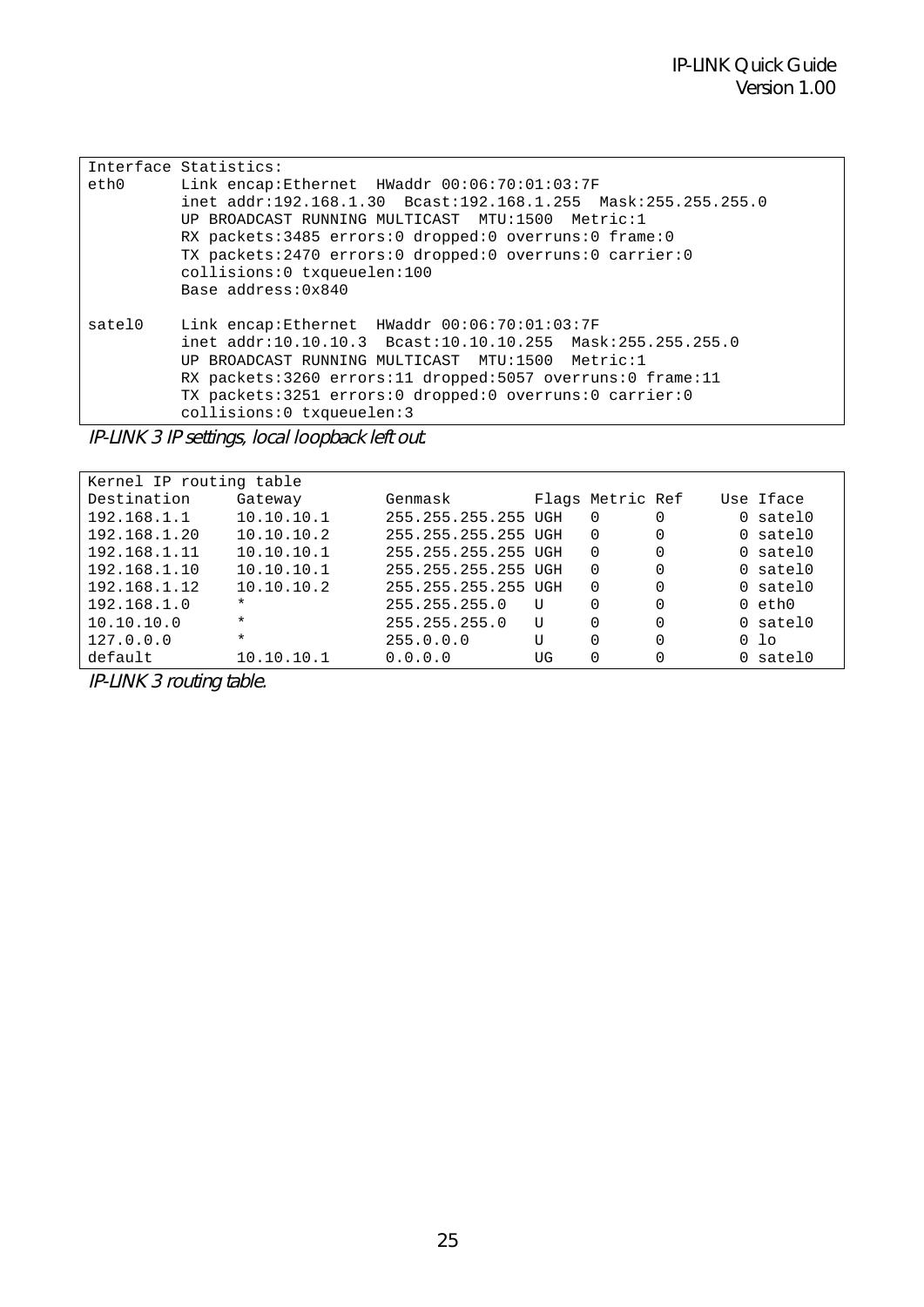### Example 3 Using a Repeater

With IP-LINK it is not possible to use radio modem alone as a repeater but IP-LINK is always needed. As an example the network from the first example.



Network where IP-LINK 1 and IP-LINK 3 do NOT have a direct radio connection. IP-LINK 2 is used as a repeating station. Radio modems not shown in the picture.

The setting is similar to example 1 with the IP addresses but routes must be different. IP-LINK 1 needs to use IP-LINK 2 to send data to IP-LINK 3 and vice versa. So the routes for networks 192.168.1.0/24 and 192.168.3.0/24 must be defined through IP-LINK 2. IP-LINK 2 has same routes as in the example 1.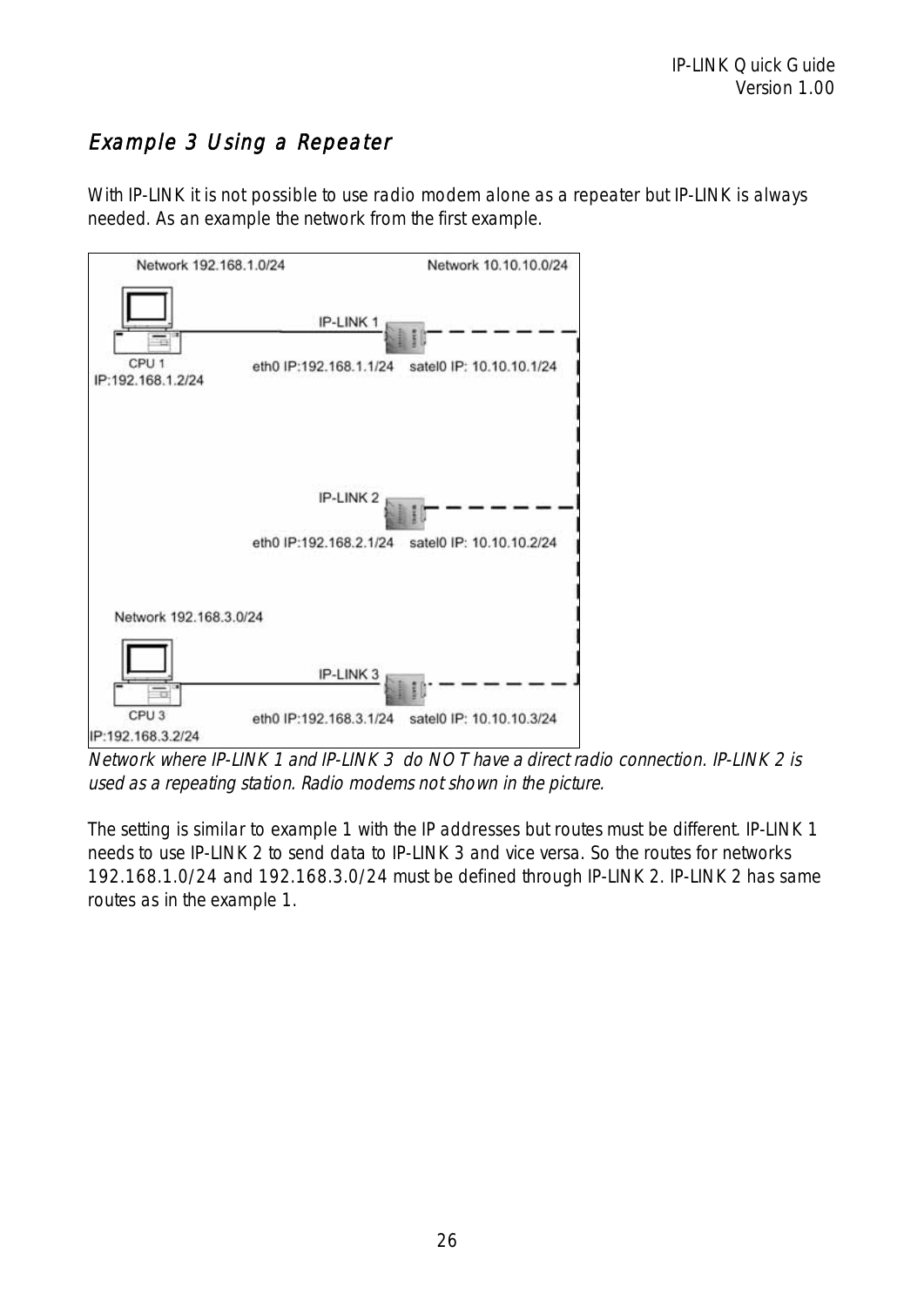

Network with routes. The routes between IP-lINK 1 and IP-LINK 3 go through IP-LINK 2 (10.10.10.2).

Naturally it is possible to add CPU 2 to the network, as in the example 1. Note that the transmission speed between CPU 1 and CPU 3 is now half compared to the example 1.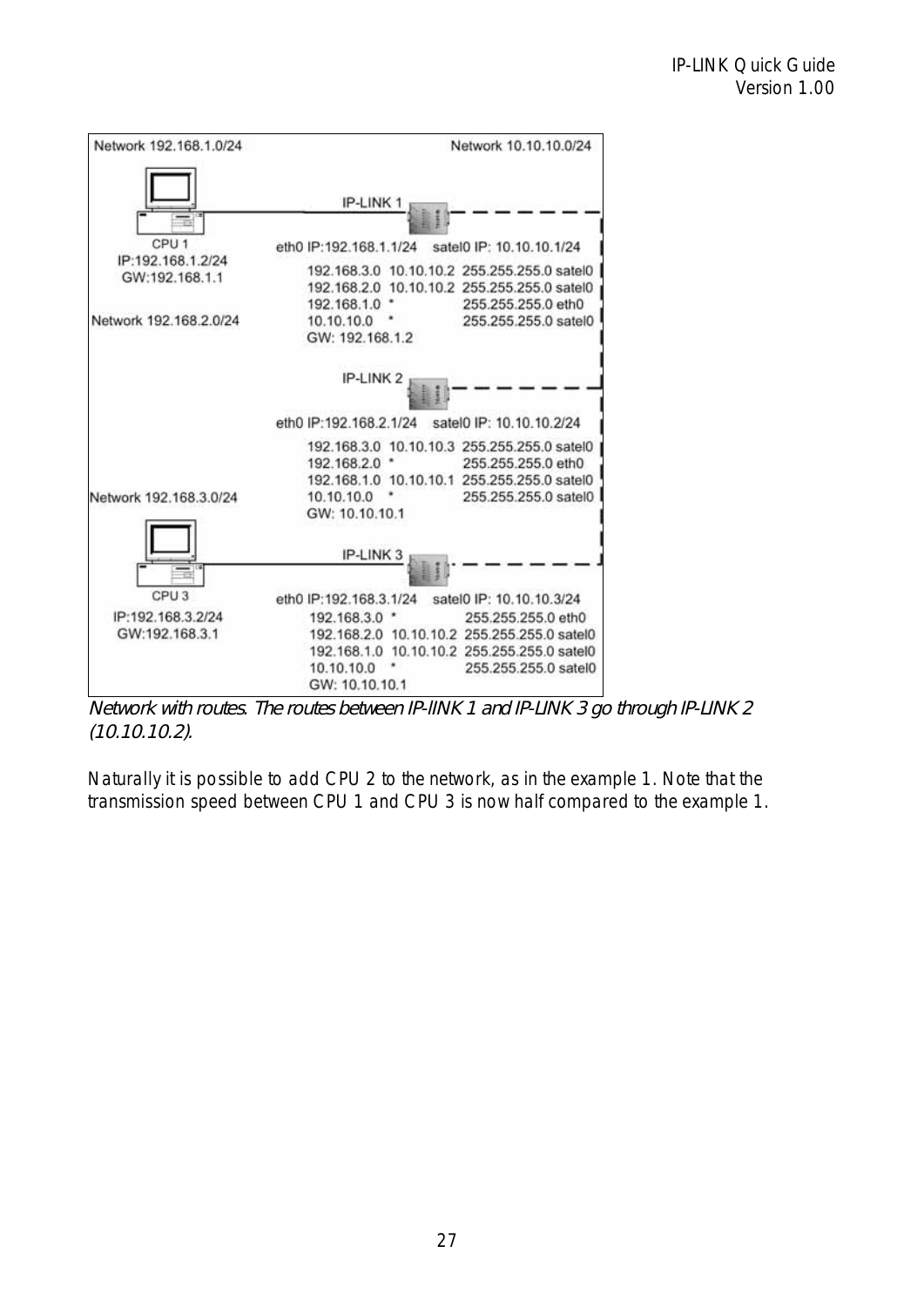## **NAT**

NAT (Network Address Translation) hides the other IP addresses behind the device where the NAT is ON.

As an example look at the network in the example 1. If there would be only one IP address available to be used, but we needed many devices with IP-LINKs we can use NAT. This happens for example with Internet connections, you only get one IP address to use.

We need to set the NAT ON in IP-LINK 1 AND set Ethernet Proxy ARP OFF. The reason for disabling Proxy ARP is that when the Proxy ARP is ON the IP-LINK 1 will answer to ARP queries for packets to the networks it has in the routing table. As we assume in this case we can only use one IP address and that is in the IP-LINK 1 Ethernet interface. So now it is possible (but not recommended) to have duplicate IP addresses (same IP addresses as are behind the IP-LINK 1) since the NAT hides away the rest of the network.

Proxy ARP setting OFF does not affect normal ARP queries.

The only limitation with NAT is that you have to open the connection from inside the NATted network. It is not possible to open the connection from the outside (and especially since we set the Proxy ARP OFF).

The IP-LINK 1 NAT table will keep track of the connections opened from the NATted network. This is automatic and needs no settings.

For example when CPU 2 sends a packet to CPU 1, IP-LINK 1 will change the source address in the packet from 192.168.2.2 (CPU2) to 192.168.1.1 (IP-LINK 1 eth0).

When CPU 1 responds to that packet, it will send it to address 192.168.1.1 (IP-LINK 1 eth0) and IP-LINK 1 NAT knows that this packet must be send to 192.168.2.2 (CPU2) and changes the destination address of the packet. NAT will keep track of the individual sequence numbers on the packets so it will know which packets belong to which connection.

When you set NAT ON the Firewall must also be set ON. By default no firewall rules are defined, so only the NAT is ON.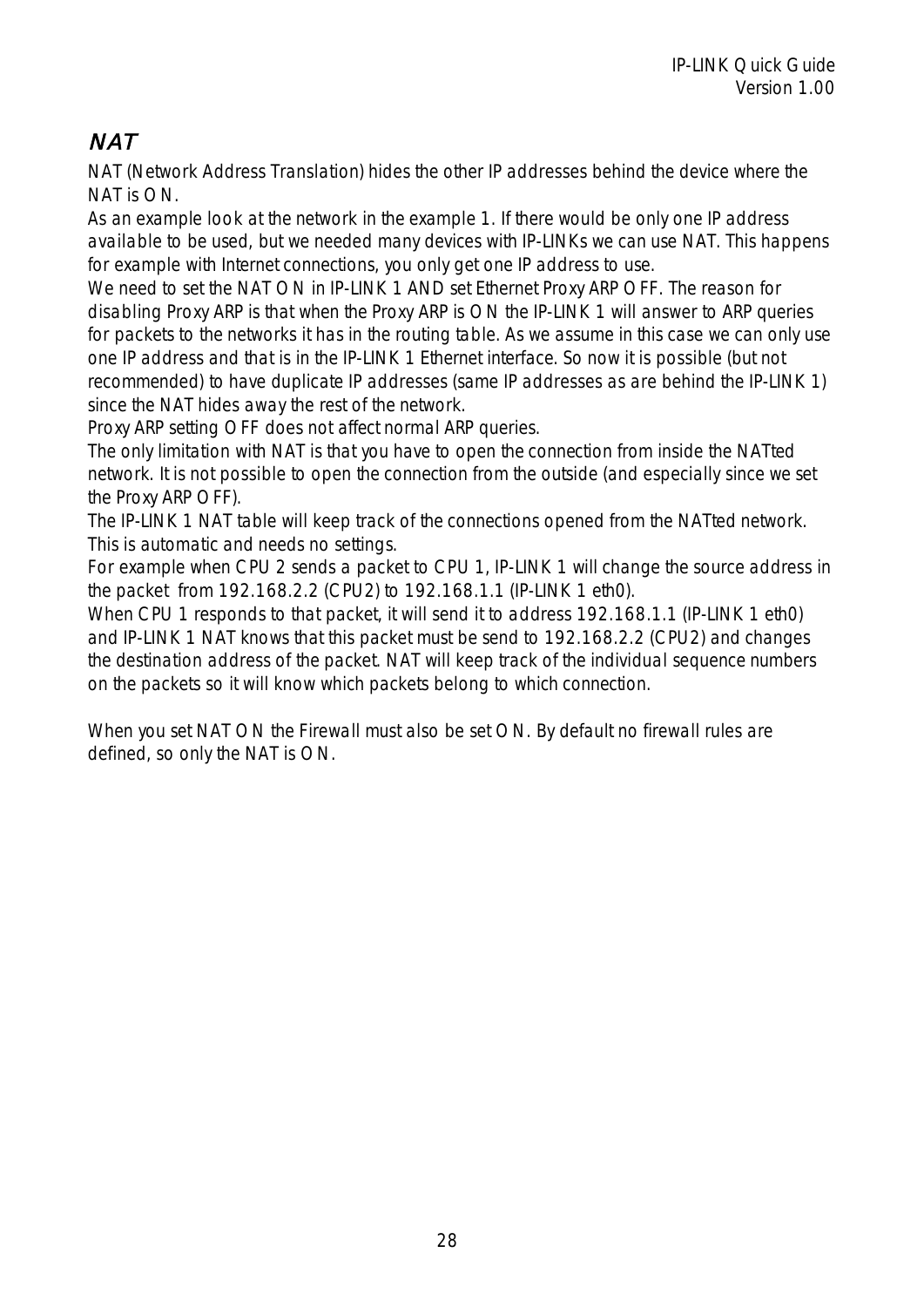### Troubleshooting

First, what is not working?

Then try to isolate and pin point the error, one corrective step at a time. Ping every link and find out the erroneous link.



Example network for troubleshooting.

#### "Ping 192.168.2.2 "not working at all over the radio modems, from CPU 1 to CPU 2.

Does "ping 192.168.1.1" work from CPU 1 to IP-LINK 1 ? Check that the cable is crossover ethernet cable, check the IP settings from CPU 1, disable possible firewall from CPU 1, check the IP address and routing settings from IP-LINK 1..

Do this same procedure on the CPU 2 , too. Does "ping 192.168.2.1" work from CPU 2 to IP-LINK 2 ? Check that the cable is crossover ethernet cable, check the IP settings from CPU 2, disable possible firewall from CPU 2, check the IP address and routing settings from IP-LINK 2..

"Ping 192.168.2.1" does not work from CPU 1 to IP-LINK 2? Open the IP-LINK1 menu and select "T) Tests" and from there select "1)Ping Test". Does the "ping 10.10.10.2" work ? If it does, check the IP address and routing settings of IP-LINK 2. If it does not, replace the radio modems with IP-LINK test cable CRS-IPT.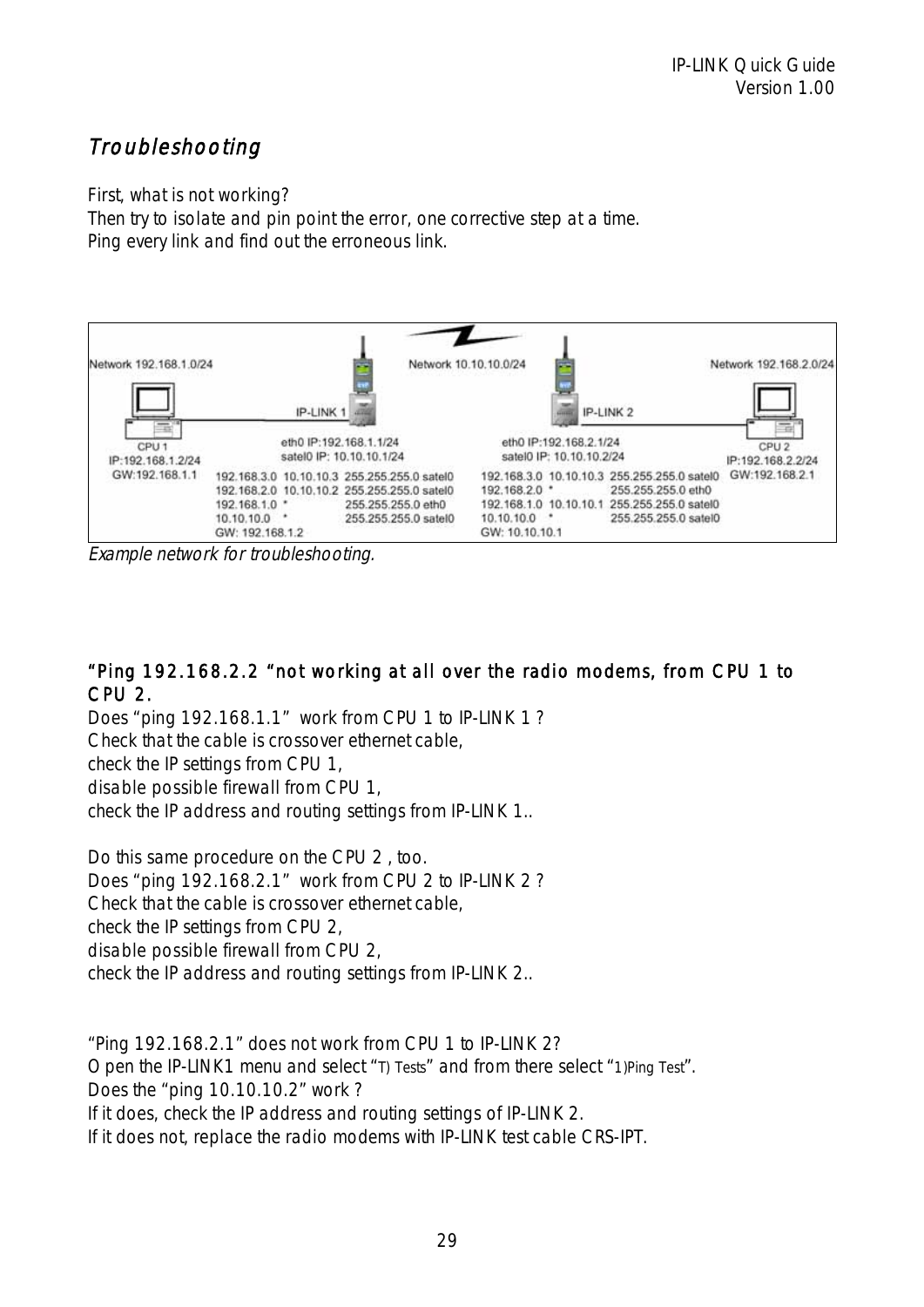

IP-LINKs connected with test cable CRS-IPT.

Does it work now? If it does, check the settings in the radio modems. If it does not, there is something wrong in the IP or routing settings.

Does the system work at all ?

Connect the CPU 1 and CPU 2 together, but you have to change the settings to a same network.

When testing a system on a table with radio modems set the TX power to the minimum. If the (in SATELLINE-3AS) CD led is YELLOW, when there is not a transmission decrease the threshold level in 3dBm steps, from –112dBm to –109dBm. Is the CD still yellow ? Decrease from –109dBm to –106dBm. Repeat if necessary. It is recommended to use cable CRS-TSU between IP-LINK and radio modem.

"Ping 192.168.2.2 "works poorly over the radio modems, from CPU 1 to CPU 2. How poorly ? Run "ping –n 100 192.168.2.2" from CPU 1. This sends 100 ping packets. What is the packet loss ratio? If it is a few percent it is acceptable. If the packet loss is greater, check the radio modems.

In a system with multiple devices (like in example 1) if you ping all the devices you will get a higher packet loss ratio. Ping uses ICMP protocol which does not have retransmissions. TCP protocol has retransmissions. IP-LINK has the random collision avoidance protocol for the radio interface but it is not completely collision *free*. In a case with multiple devices IP-LINK radio protocol settings may need to be changed. This increases the delay but the probability for collisions is smaller. The IP-LINK radio protocol settings are in "3)Radio Interface Settings". If needed it is possible to change the "7)Max Random Factor for Time" to a higher value, try increasing it one step at a time.

If the radio channel is very noisy (noticeable from the CD led) it may be needed to change the handshaking setting from the radio modem from "RSSI-threshold" to "Data on channel". In the worst cases the CD-line monitoring can be set off from the IP-LINK "Use CD Signal for TX Control"

Run Traceroute from CPU 1 command line as follows: "tracert 192.168.2.2". Traceroute will show all the IP-addresses where the Ping packet has gone. If there are too many addresses check the routing settings.